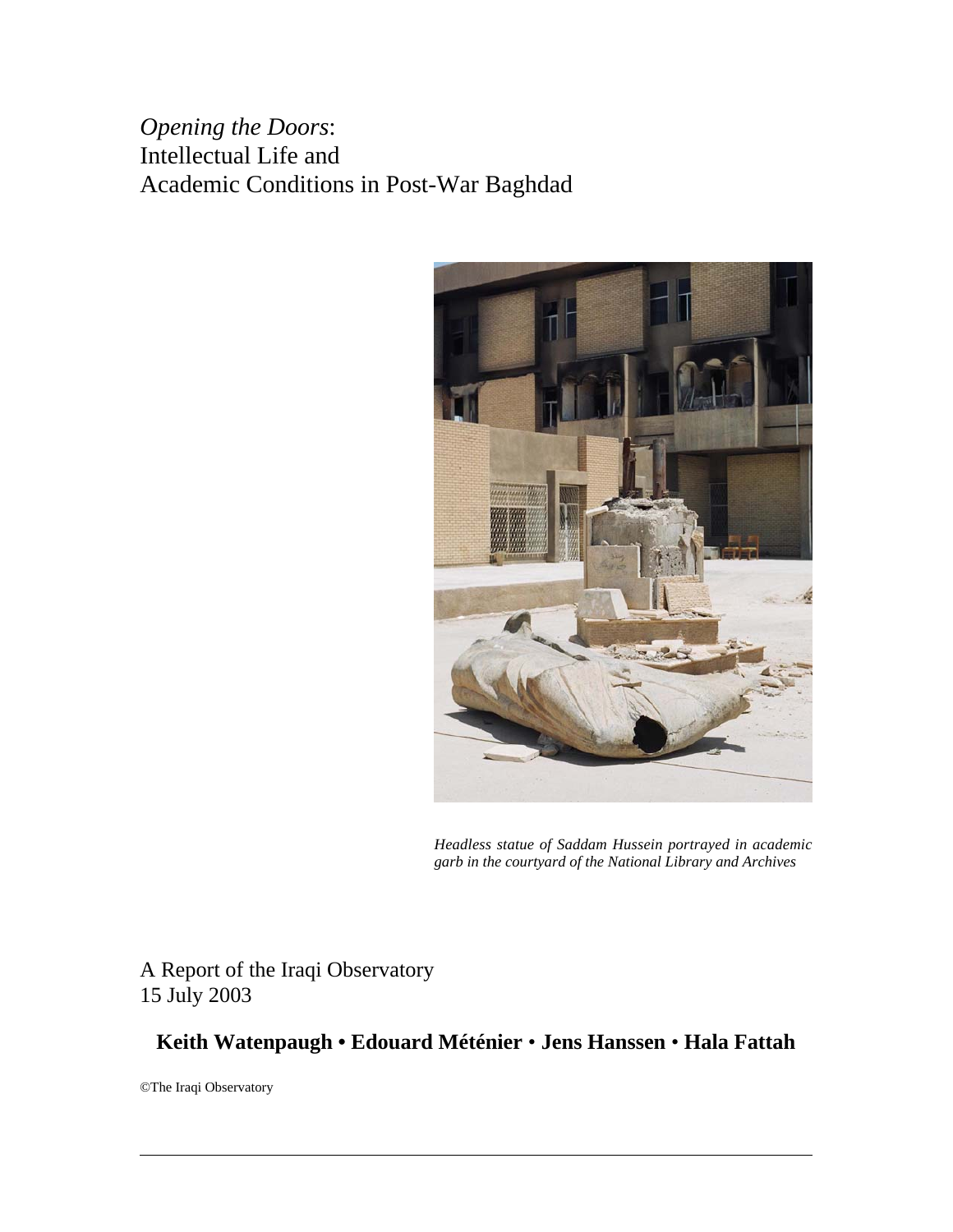*Table of Contents*

### **1. Introduction**

 $\overline{a}$ 

| 1.1 Mission Context                        |   |
|--------------------------------------------|---|
| 1.2 Purpose and Organization of the Report | 3 |
| 1.3 Method                                 | 3 |
| 1.4 Group Members                          | 4 |
| 1.5 The Iraqi Observatory                  |   |
| 1.7 Acknowledgements                       | 4 |
| <b>Additional Information</b>              | 4 |
| Authors' Contact Information               |   |

### **2. Material and Organizational Conditions of Baghdad's Academic, Cultural and Intellectual Resources**

| 2.1 Summary                                                 | 6  |
|-------------------------------------------------------------|----|
| 2.2 Universities                                            | 6  |
| 2.2.1 Baghdad University                                    | 8  |
| 2.2.2 al-Mustansiriyya University                           | 10 |
| 2.2.3 al-Nahrayn University                                 | 10 |
| 2.2.4 Recommendations                                       | 10 |
| 2.3 Scientific and Scholarly Societies                      | 10 |
| 2.3.1 Bayt al-Hikma                                         | 11 |
| 2.3.2 Iraqi Academy of Sciences                             | 11 |
| 2.3.3 Recommendations                                       | 12 |
| 2.4 Libraries and Archives                                  | 13 |
| 2.4.1 National Library and Archives                         | 13 |
| 2.4.2 Ministry of Religious Endowments (al-Awqaf) Library   | 15 |
| 2.4.3 al-Qadiriyya Mosque, Library and Soup Kitchen Complex | 16 |
| 2.4.4 Recommendations                                       | 16 |
| <b>Additional Information</b>                               | 17 |

### **3. Academic and Intellectual Life in Contemporary Baghdad**

| 3.1 Summary                                                  | 18 |
|--------------------------------------------------------------|----|
| 3.2 Academic Life under the Baath                            | 18 |
| 3.2.1 Recommendations                                        | 20 |
| 3.3 De-Baathification and the Academy                        | 21 |
| 3.3.1 Recommendations                                        | 23 |
| 3.4 Newspapers, the Internet, Coffeehouses and Civil Society | 23 |
| 3.4.1 Recommendations                                        | 25 |
| <b>Additional Information</b>                                | 25 |

### **4. Relations between the Iraqi Academic and Intellectual Community and the Coalition Provisional Authority**

| 4.1 Introduction       | 26 |
|------------------------|----|
|                        |    |
| 4.2 Higher Education   | 26 |
| 4.3 Culture            | 28 |
| 4.4 Recommendations    | 29 |
| Additional Information | 29 |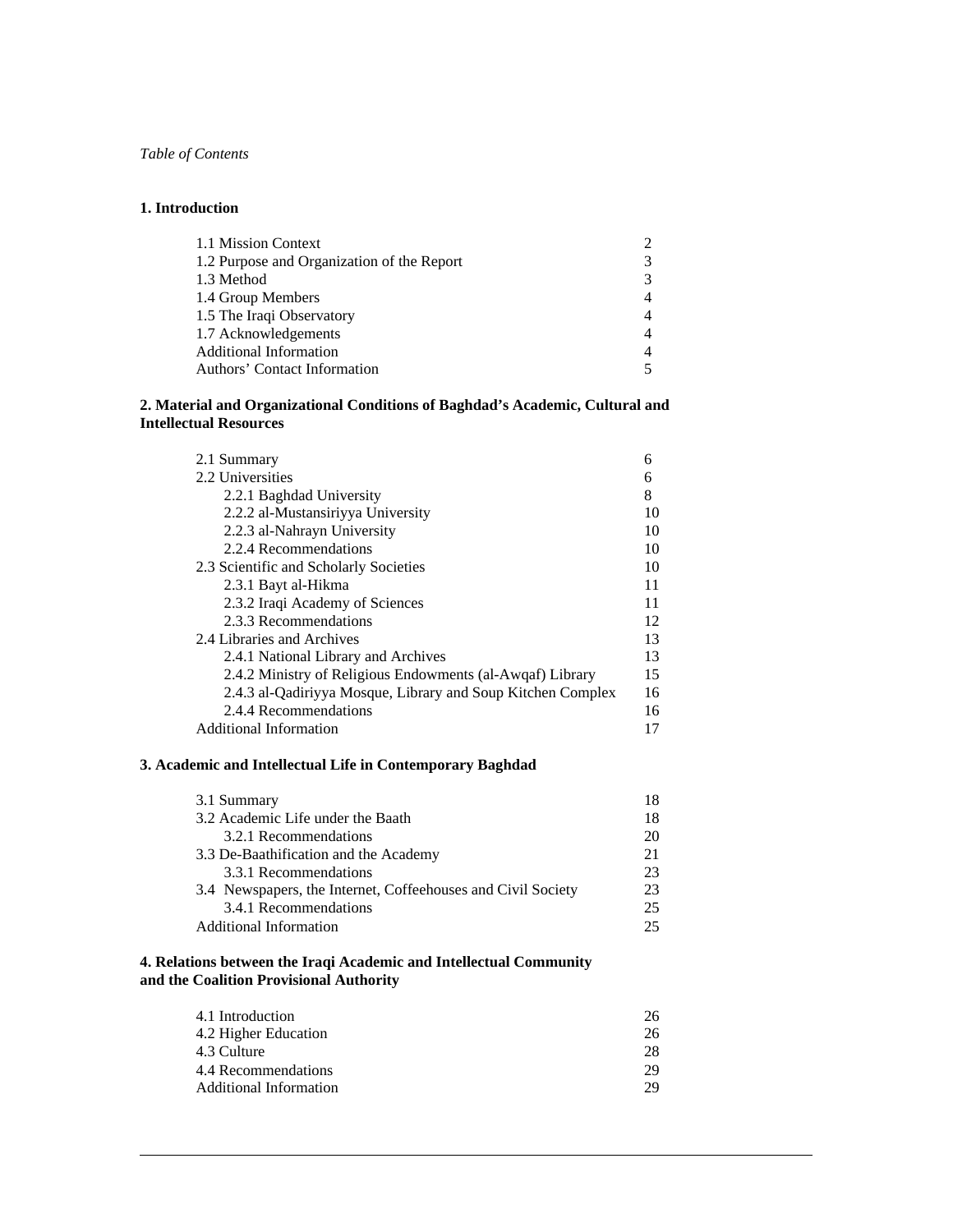#### **1.1 Mission Context**

**W**ord began to trickle out of Baghdad in mid-April 2003 that the Iraqi National Library and Archives and the library of the Ministry of Holy Endowments and Religious Affairs (al-Awqaf) had been burned and looted during the paroxysm of aggravated mayhem that followed the collapse of the Baathist regime. Soon, it became clear that in addition to the damage to those libraries, universities, research centers and private institutions had also been harmed or destroyed, and that additional elements of Iraq's rich cultural heritage in the form of historic buildings, musical archives and contemporary art were at risk. These were moments of deep and profound sadness that ultimately gave way to conversations about ways to work to rebuild and restore what had been lost.

As these conversations continued, several of us – primarily a group of historians of the contemporary Middle East – decided to travel to Baghdad to catalog the extent of the damage to institutions of higher learning and cultural production. We also intended to record the needs of Iraq's academic and intellectual community as it rebuilds itself in the face of a generation of brutish rule by Saddam Hussein, a decade of debilitating U.N. sanctions, a brief and humiliating war, and an open-ended American-led military occupation.

*American soldiers patrol the campus of Baghdad University*

 $\overline{a}$ 



We assigned ourselves three specific objectives:

*The renewal and enhancement of contacts with colleagues inside the Iraqi academic community, especially in the humanities and social science, while at the same time gauging their status and professional welfare;*

*The assessment, with the guidance of our Iraqi colleagues, of the material condition of libraries, archives, universities and research centers;*

*The establishment of bases for future cooperation between international and Iraqi academic communities, institutions and professional associations.*

This is the report of our findings following a 9 day visit to Baghdad (22-30 June 2003), perhaps the most violent week in terms of Iraqi and coalition casualties since the "end" of the war on May 1. We found ourselves aided in that task by a remarkable collection of fellow historians, professors from other disciplines, librarians, bibliophiles and religious leaders. A suggestion of what should happen next by one of these, the historian <sup>c</sup>Imad al-Jawahiri, provides the title and the spirit of this report. And despite the fact that conditions in Iraq proved much worse than anticipated – especially in terms of security and the competence of the American-dominated occupation administration, the Coalition Provisional Authority (CPA) – we took comfort in the words of yet another historian, Kamal Muzhar Ahmad,

> that "it is the responsibility of the historian to be always optimistic."

Any discussions of intellectual activity in Iraq, from academic freedom to student exchange programs must be understood in light of the fact that the country and its people are under military occupation and lack a sovereign government. The presence of 168,000 foreign troops, a general lack of public security and services, and a rapidly shifting political terrain has created a volatile and politicized context for Iraq's cultural heritage, universities, libraries, and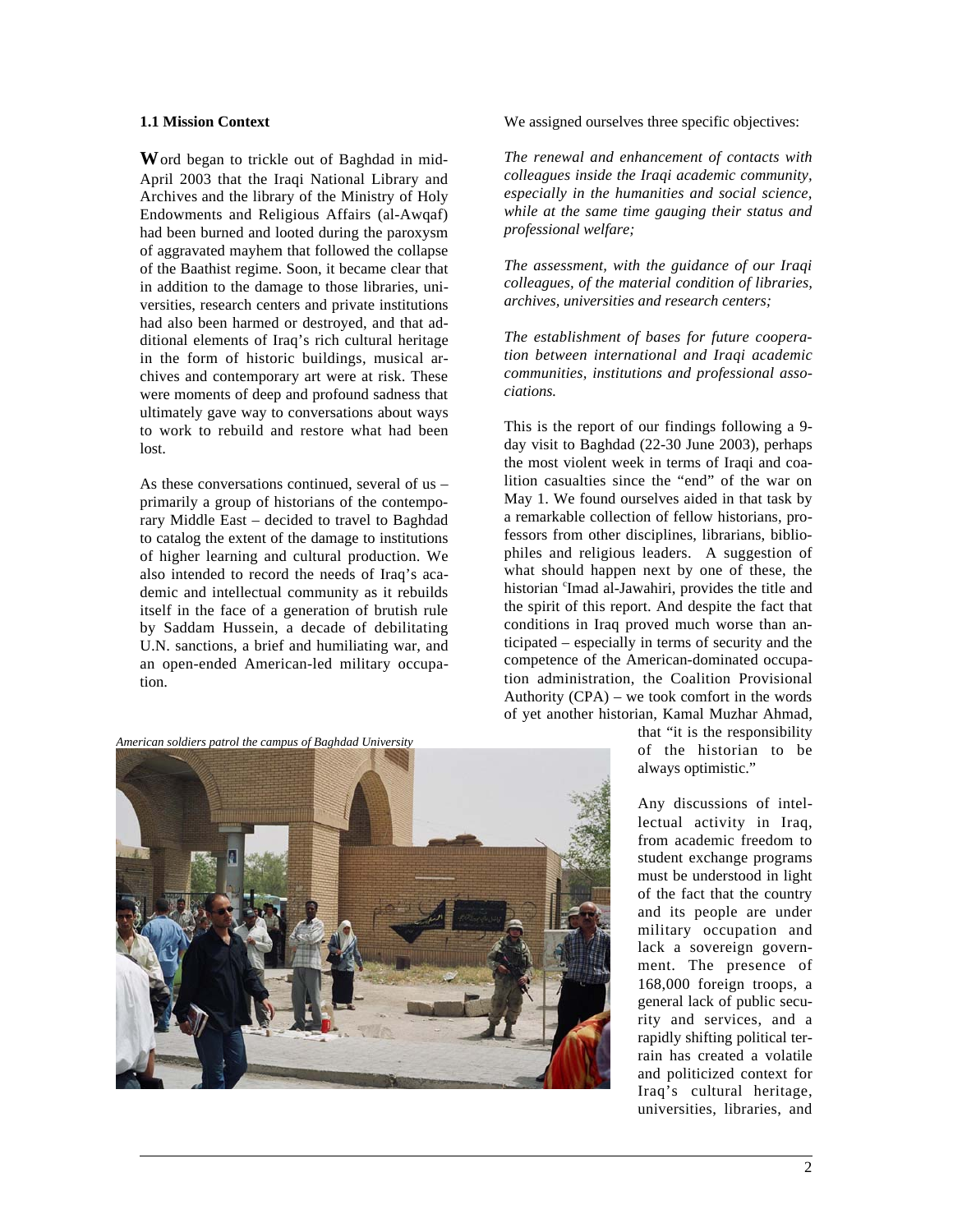research centers. Further, heirs of an intensively centralized state, the institutional bases of intellectual and academic life in Iraq now depend upon the American authorities for funds and security; and that aid is predicated first and foremost upon American ideological and strategic interests. Consequently, our Iraqi colleagues face a dilemma: the American presence, which represents access to the outside world, redevelopment funds and the promise of a truly autonomous, rigorous academic environment comes at the cost of a military occupation and the modalities and demands of an American foreign and domestic policy which external observers and Iraqis alike increasingly consider colonialism. How institutions outside of Iraq – colleges, universities, professional societies and donors – respond to this dilemma will contribute to the very warp and weft of Iraq's intellectual community and its relations with the rest of the world for decades to come.

### **1.2 Purpose and Organization of the Report**

This report is built on three themes:

A description of the current material and organizational condition of Iraq's intellectual and academic community;

An assessment of the prevailing conditions of Iraqi cultural and intellectual life;

A characterization of the ongoing relationships between the Iraqi academic and intellectual community and the occupation forces/structures of governance.

Each section or sub-section ends with is a series of suggestions based on our observations and tempered by our experience as university professionals and years of living and conducting research in several Middle Eastern countries.

We intend this report for the international academic community writ large. We hope it can be used as a starting point for policy discussions at colleges, universities, and professional organizations worldwide – especially as American universities begin to vie for multi-million dollar USAID reconstruction grants. We also encourage those working to establish academic exchange programs or those looking to offer their expertise in fields as diverse as book preserva-

 $\overline{a}$ 

tion to university management to see it as a resource and a guide.

We conceived this work in the spirit of complete transparency and collegial discourse. It includes judgments and assessments that may not be shared by all members of the group, but rather represent a consensus opinion. Our conclusions are based on a rapid assessment of the situation, often less than forthcoming answers from CPA officials and occasional obfuscation by Iraqi bureaucrats, and thus, may not be complete. The report should be seen as a beginning and a road map for later groups.

Subsequent to the publication of this report – still a work in progress – members of the group will be adding detailed appendices, corrections, maps, digital video clips and updates. Hypertext links to relevant reports and documents appear as entries at the end of chapters.

### **1.3 Method**

As noted in a recent International Crisis Group report, "Baghdad: A Race Against the Clock" (11 June 2003), "Baghdad is a city in distress, chaos and ferment." There is no general landline telephone service, and satellite phones are unreliable; we often just dropped in on people during their office hours or at their homes. Others came and spent time with us at our hotel. In addition, with daytime temperatures reaching highs of  $45^{\circ}$ -50° C (113°-122° F) – compounded by the lack of electricity and air-conditioning – our working days were foreshortened to a few hours each morning, and the early evening. The 23:00 civilian curfew made nighttime meetings difficult, especially as most Iraqis want to be home by dusk (20:00). Nevertheless, we were able to meet with dozens of local academics, intellectuals, artists, and bureaucrats as well as foreign diplomats, representatives from the UN Development Program, UNESCO and officials of the CPA. Before our departure from Amman, we also met with Iraqis who had taken refuge in Jordan, NGO workers recently returned from Baghdad, as well as representatives of foundations and the local and foreign academic community.

There was no set questionnaire or "talking points;" rather conversations in Arabic, English and French tended to flow freely from topic to topic. Most were friendly and collegial although others were not. Iraqis of all strata were willing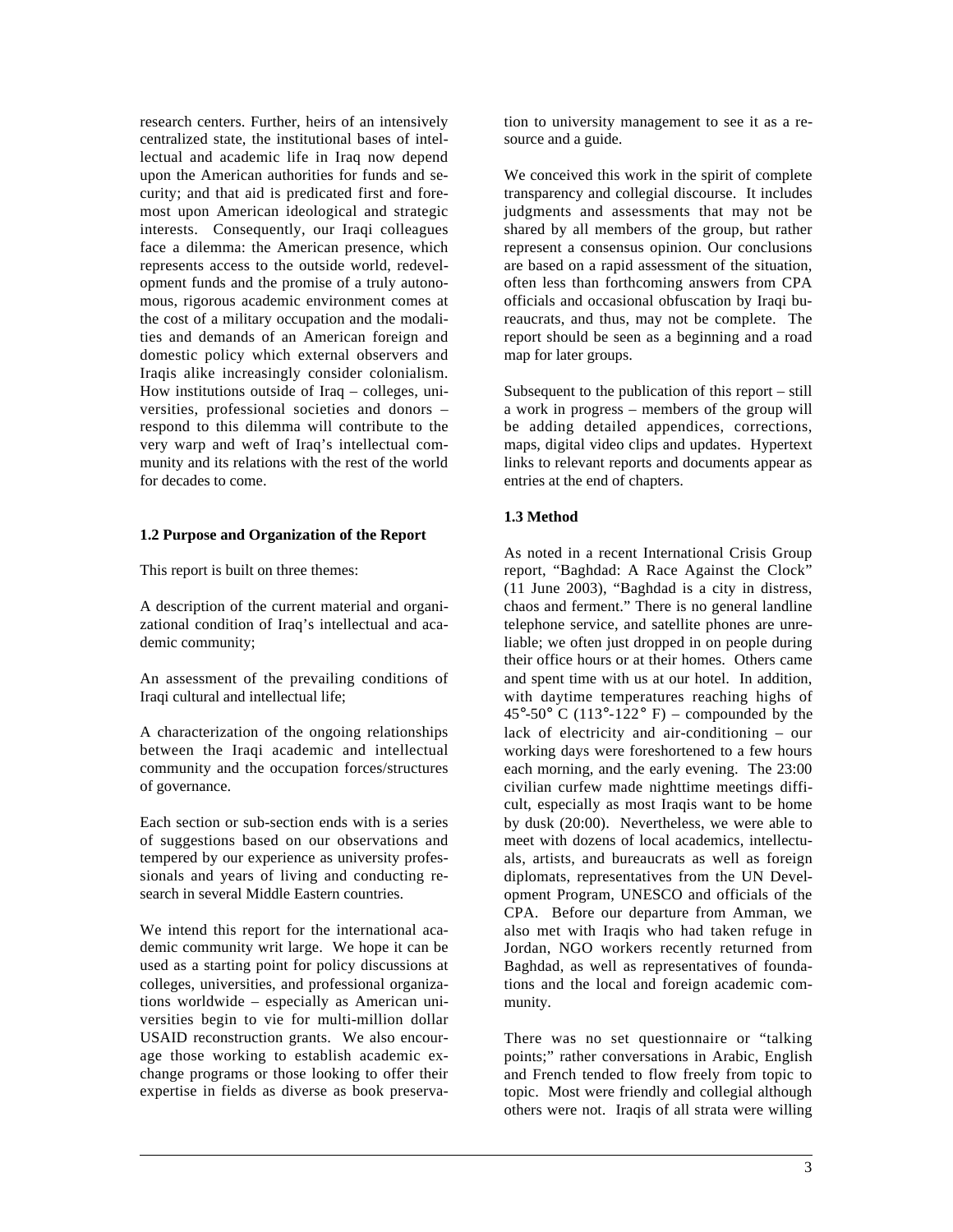to speak in a frank and open manner. They evidenced little concern over criticizing either the former regime or the current authority. CPA officials tended to be less forthcoming.

In addition to these more formal meetings, we also visited universities, libraries, academic and research institutes, coffeehouses frequented by writers and artists, book dealers, and important historic Islamic and Ottoman sites.

### **1.4 Group Members**

**Hala Fattah** graduated from UCLA (1986) with a Ph.D. in Modern Middle East History. She specializes in the history of modern Iraq. Now an independent scholar living in Jordan, she is the author of *The Politics of Regional Trade in Iraq, Arabia and the Gulf, 1745-1900* (Albany, New York: SUNYPress, 1997), several articles on Iraqi intellectuals in the  $18<sup>th</sup>$  and  $19<sup>th</sup>$  centuries, reformist Islam and the contours of the pre-modern Iraqi state.

**Jens Hanssen** (Oxford, D.Phil. History, 2001) is Assistant Professor of Middle Eastern and Mediterranean History at the University of Toronto, Canada. Oxford University Press is publishing his forthcoming book on 19th and 20th century Beirut. He has written on memory and reconstruction in post-war Lebanon and recently co-edited a book on "Arab Provincial Capitals in the Late Ottoman Empire" (2002).

**Edouard Méténier**, *Professeur agrégé d'histoire*, is currently conducting research on late  $18<sup>th</sup>$  to early- $20<sup>th</sup>$ -century Iraqi social and intellectual history. Attached to the Université de Provence / IREMAM, he is also a research fellow of the Institut Français du Proche-Orient - Damas. This was his third visit to Iraq since 2001; he lived in Baghdad from November 2001 to May 2002.

**Keith D. Watenpaugh** (Ph.D. Modern Middle East History, UCLA 1999) is Assistant Professor of History at Le Moyne College in Syracuse, New York. He also serves as Associate Director of the college's Center for Peace and Global Studies and is an Affiliate in Research of the Harvard University Center for Middle East Studies. He has written extensively on the origins of the Baath Party, Arab Nationalism, and European colonialism in the Levant. This was his second research visit to Iraq in six months.

 $\overline{a}$ 

### **1.5 The Iraqi Observatory**

To maintain the momentum and follow-up on the connections and findings of this report, the authors, in concert with other Middle East specialist and Iraqi colleagues have begun to form the Iraqi Observatory (IO). Associates of the IO will make subsequent visits to Baghdad and other cities, continue to focus on issues of academic freedom and ethics against the backdrop of both the occupation and the emergence of new structures of power, and produce critical and engaged writing on the situation as it unfolds in Iraq. For more information, please contact the authors of this report.

### **1.7 Acknowledgements**

Several groups and individuals made our visit possible. We thank Professor Lisa Anderson, President, Middle East Studies Association and Dean, School of International and Public Affairs, Columbia University for providing us with MESA's imprimatur. Logistical support came from Jim Jennings of Conscience International, and Gregor B. M. Meiering of the Near East Regional Office of the Konrad-Adenauer-Stiftung provided a generous last-minute mini-grant. We also thank the Departments of History and Near and Middle East Civilizations of the University of Toronto, Le Moyne College's Center for Peace and Global Studies, J. Barron Boyd, Director, and the Institut Français du Proche-Orient, Christian Décobert, Director.

The authors are solely responsible for the descriptions, analyses and conclusions of this report. Their findings do not necessarily represent the opinions of these organizations and groups. Any support should not be interpreted as an endorsement of the report or its conclusions.

### **Additional Information**

International Crisis Group, "Baghdad: A Race Against the Clock" (11 June 2003)

http://www.crisisweb.org/projects/showreport.cf m?reportid=1000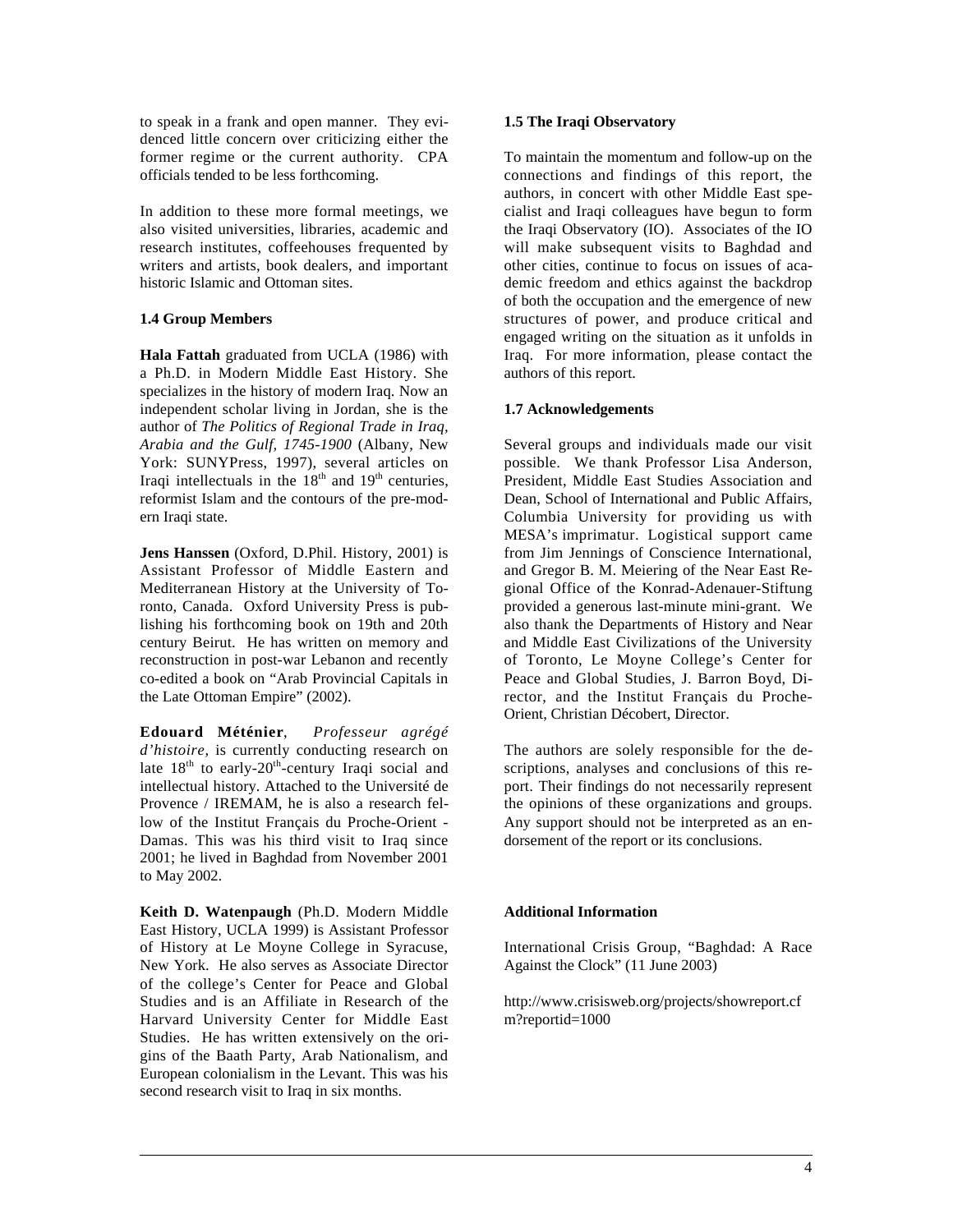### **Authors' Contact Information**

**Hala Fattah** Post Office Box 5263 Amman Jordan

Cell: 00 962-6-079-5630-977 Tel: 00 962-6-593-1915

email: hmf@index.com.jo

#### **Jens Hanssen**

 $\overline{a}$ 

Department of History University of Toronto 100 St. George St Toronto, ONT M5S 3G3 Canada

Tel: 001 416 978 3143

email: jens.hanssen@utoronto.ca

#### **Edouard Méténier**

Institut Français du Proche Orient Section des Etudes Médiévales, Modernes et Arabes P.O. Box 344 Damascus, Syria

Tél.: [963-11] 333 02 14 Fax.: [963-11] 332 78 87

email: edouard.metenier@laposte.net

#### **Keith D. Watenpaugh**

Center for Peace and Global Studies Le Moyne College 1419 Salt Springs Road Syracuse NY 13214 USA

Tel: 1 (315) 445-4477

email: watenpkd@lemoyne.edu http://www.lemoyne.edu/history/waten.html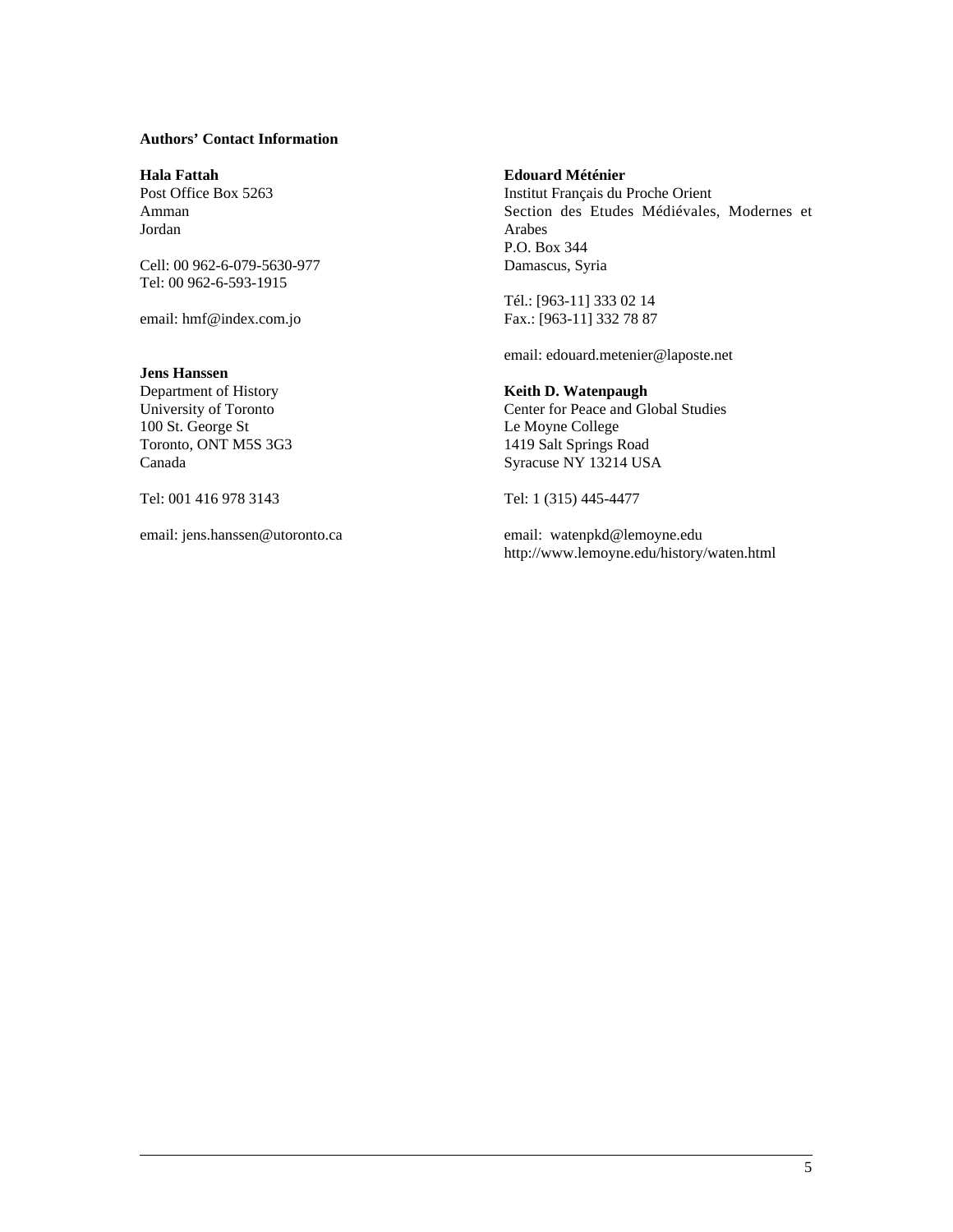2. Material and Organizational Conditions of Baghdad's Academic, Cultural and Intellectual Resources

### **2.1 Summary**

**I**raqis have borrowed from a story in *The Thousand and One Nights* the name "Ali Baba" to describe the loosely organized groups of looters who took advantage of the power vacuum created by the collapse of the Baathist regime to steal among other things, appliances, building materials, communication devices, electrical transformers, computers, and books. While most of this looting has abated, some looters have moved on to disassembling entire buildings brick by brick. This is certainly the case for the late-Ottoman Qushla located near Suq al-Saray and the Mandate-era former Ministry of Defence complex at Bab al-Muazzam. Ali Baba is an apt, if not ironic, euphemism: he stole from thieves. Similarly the looting was mostly directed against state institutions, though not only those associated with the Baath Party; in very limited instances, private homes and businesses also fell victim. In several cases, arson accompanied the looting. Stories, some verging on "urban legends," are in wide circulation that *agents provocateurs* of uncertain origin set these fires. We have no evidence that this is the case; nor however, is there evidence that efforts are underway to investigate/dispel these reports.

Almost all state institutions, universities, libraries and research institutes were harmed, although in some cases the looting and destruction was limited to the theft of computers and other easily replaceable items. Looters and vandals damaged classroom environments and research spaces; even in places not physically destroyed, they stole chairs, tables, blackboards, windows and doors. Items of unique value are gone. And not just old Ottoman archives**,** historic manuscripts, books and documents, but also student records and transcripts - the mundane trappings of everyday life in a modern educational system.

Iraq's structures of teaching, learning and research not only suffered substantially after the war, but continue to face the cumulative effects of two decades of mismanagement, Baathist cultural politics, and regime paranoia. This has accelerated since the early 1990s when the state took extreme austerity measures as a response to UN sanctions and the fall in oil revenues. As a

 $\overline{a}$ 

consequence many of these institutions are frozen in terms of development somewhere in the late 1980s. For these, the looting was just a last humiliating act in a longer process of erosion that transformed what was perhaps the most elaborate and well-developed higher educational and research system in the Arab world into a pale shadow of its former self.

This chapter provides a snapshot of current material and organizational conditions at the capital's universities, libraries and research facilities; a subsequent section will address specifically academic life at these institutions, the way in which the higher education structures of Iraq were corrupted by the party elite and security apparatus, and how the current program of de-Baathification is affecting the university system.

### **2.2 Universities**

The group surveyed conditions at three campuses in the capital: Baghdad University, primarily the Bab al-Muazzam Campus, al-Mustansiriyya University, and al-Nahrayn (Two Rivers) University, formerly Saddam University. The universities share many of the problems brought by the war and its aftermath, namely safety issues, unreliable water and electricity and transportation. Moreover, these institutions still face fundamental problems from before the fall of the regime, namely, being cut off from all substantive international contact for much of the last two decades. In real terms, this meant a suspension of subscriptions to academic journals, library acquisition, and travel abroad for faculty members and students. Most fundamentally, freedom of thought and expression and academic independence, were severely limited throughout the period.

A drastic fall in state investments in universities after 1990 made the pre-war situation worse. It was determined at the time that as it was impossible for the state to continue to fully fund universities and maintain a level of quality, it would create a multi-tiered and hierarchical university system. This new system neglected the established universities in Baghdad and provincial centers to the benefit of ad hoc elite institutions like Saddam University. Colleges of law, technology and medicine were founded along the same lines and lavished with resources with the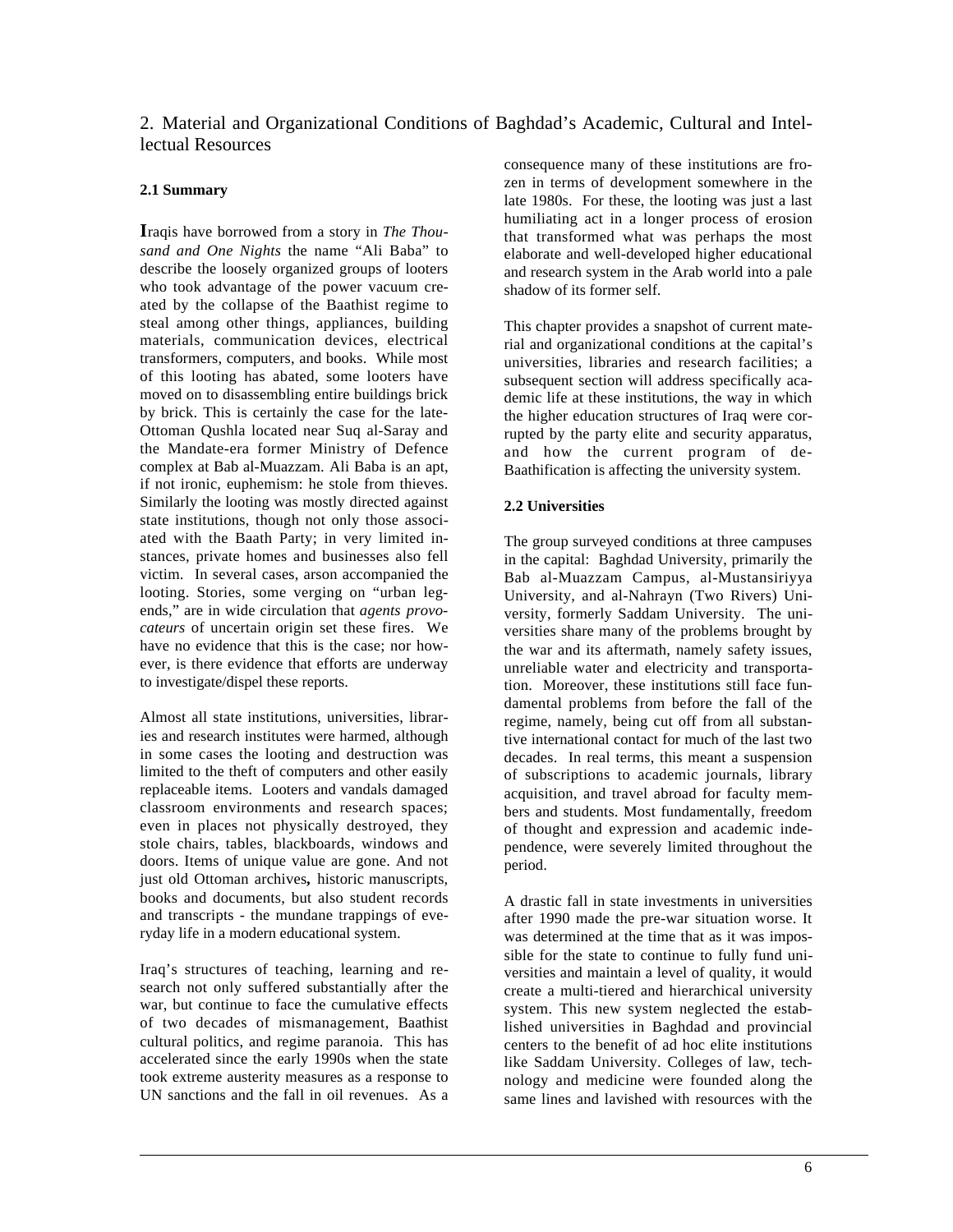intent of supplying the state with a loyal class of highly educated and competent technocrats.

In terms of the most pressing needs, universities, students and their families have organized buses and carpools for transportation. Moreover, the low level of student and faculty absenteeism impressed us at a time of rampant insecurity. Nevertheless, due to actual or imagined threats to personal safety women faculty members and students have found it increasingly difficult to teaching as "volunteers" without a salary - such a solution, however, can not continue indefinitely, and the start of the next academic year will be a decisive test.

Education advisors associated with the CPA have also indicated that new admissions procedures will be in place for the Fall term as part of a broader reform of educational structures.

*Students at Baghdad's al-Mustansiriyya University* come to school. This structural disadvantage far more than the muchvaunted Islamist profile at the universities may impair the access to higher education that Iraqi women faculty and students have traditionally enjoyed. During the several hours we spent on the campuses in Baghdad, there seemed to be little difference between the immediate ante bellum period and now in terms of re-

ligious or social pressure on women. While women have



held positions of prominence in Iraqi higher education and female students make-up at least 50% of the student population, female faculty members expressed concern that this role has changed for the worse over the last decade and they openly worry that it may continue to decline.

All universities have undergone sweeping changes in administration at the behest of the CPA in the middle of the academic year: coalition officials dismissed the presidents of universities and deans of faculties as well as most of the heads of departments. Where CPA interference has been minimal, faculty elections have been smooth and consensual. As in other sectors of society, the CPA's heavy-handed purges of the universities' rank and file lies at the heart of academic discontent (see below). Many of those faculty who have been removed from their teaching posts have been able to make informal arrangements with their colleges to continue

 $\overline{a}$ 

Despite the onerous circumstances, including the lack of tables and chairs, examination booklets and even chalk, the normal rhythm of the academic year is beginning to return to the city's campuses. Students, excited and happy to be at school, had set up for themselves makeshift cafeterias where young men and women gathered, talked, debated and enjoyed the company of one another. The students were all well dressed – a major accomplishment in the heat and without running water. Their professors complained about them in ways comparable to what we say about our own undergraduates, suggesting a certain normalcy was taking shape. The resourcefulness and adaptability of Iraqi faculty and students was readily in evidence.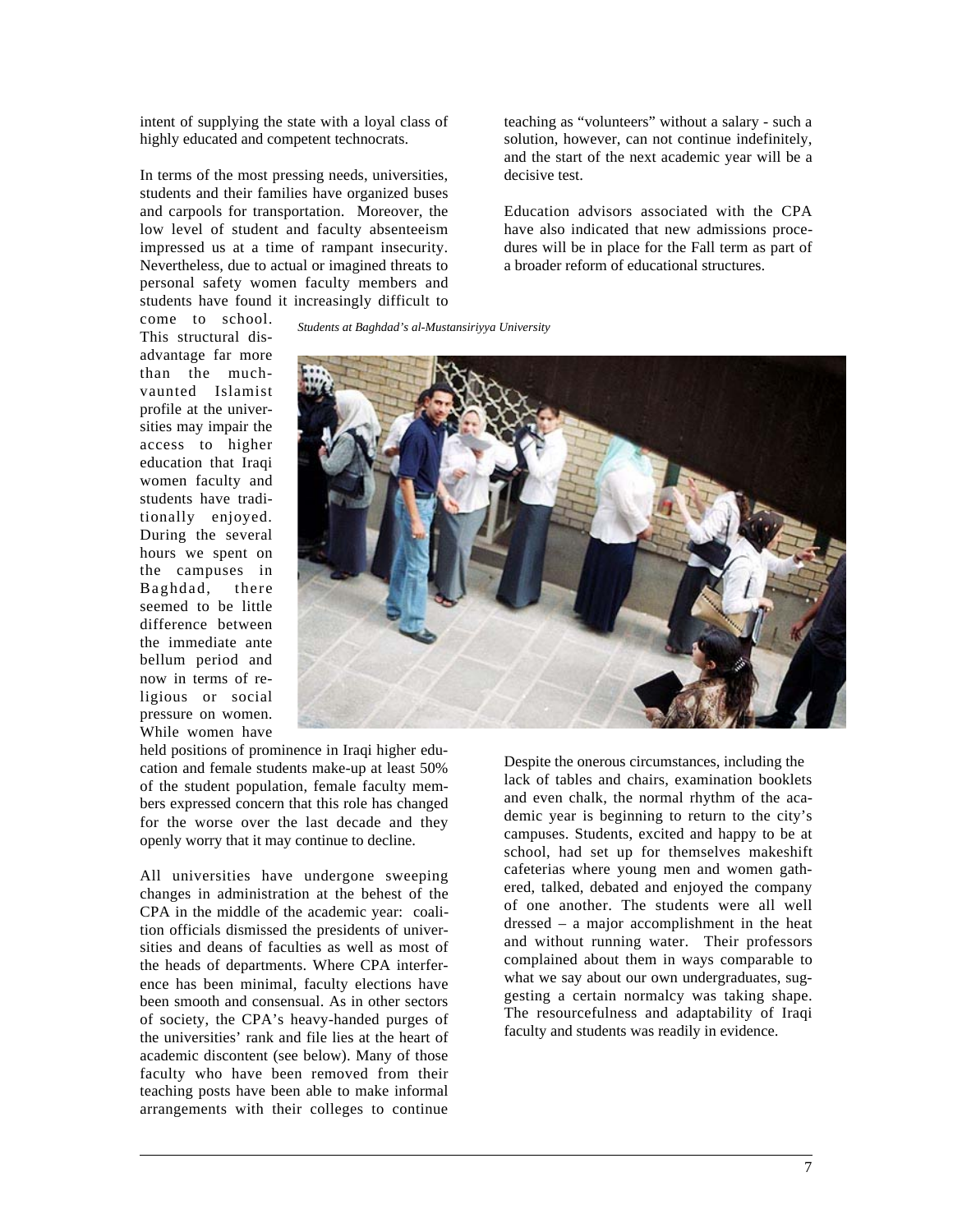#### 2.2.1 Baghdad University

Baghdad University (founded in 1957) is one of the oldest secular institutions of higher learning in Iraq. The Walter Gropius-designed main campus – al-Jadriyya – is on a peninsula formed by a bend in the Tigris River and suffered minimal damage during the war, but was looted afterwards. Its liberal arts-oriented branch campus at Bab al-Muazzam is closer to the urban core. Approximately 80,000 undergraduates and graduates attend both campuses. In mid-May, the American administrator for higher education in Iraq, Dr. Andrew "Drew" Erdmann, choreographed the election of a new university president in a raucous opening session. The new president, Dr. Sami al-Muzaffar, is a biochemist by training, a Baathist refusnik and one of the most respected scholars on campus. The Americans had vetted the credentials of new administrators before or shortly after the election. Classes resumed thereafter on a limited schedule With the exception of a few comments on misunderstandings, deliberate or accidental, between the American authorities and the faculty of the Bab al-Muazzam campus, most of the professors and deans we spoke to were willing to leave the past behind them, and to embark on something new and hopefully, better. A recurring complaint was an inability to make contact with the CPA officials in charge of the universities.

A striking feature of the Bab al-Muazzam campus is the "battle" taking place on the walls and public spaces between rival student organizations. These new groups, which would have been illegal in the old system, have coalesced around various interests both political and religious and a whole range of rapidly evolving ideologies. Perhaps fearing the radicalization and religious polarization which has gripped al-Mustansiriyya University, a secular student organization has taken to displaying signs like the this:

The campus central library at al-Jadriyya is mostly intact, with losses at the utmost of 10% of

and at the time we were in Iraq students were about to sit for their final exams.

The Bab al-Muazzam campus is a collection of buildings interspersed between small landscaped gardens. The entrance of the campus – like all campuses – is heavily guarded by US military forces, some of them patrolling the alley along which faculties are spread. The main library as well as some of the departmental libraries have been devastated by looting and in some cases, fire. Soot blackens offices and some

 $\overline{a}$ 

still smell of smoke. Thieves had taken furniture, air conditioners and electrical appliances from the History department's offices. We had conversations with faculty and students in darkened and over-heated rooms, due to the lack of electricity. Nevertheless, members of the teaching and

administrative staff were optimistic and forwardlooking.

*Poster Reads: "Yes to Freedom! Yes to Development! Yes to Scientific Progress" and is signed by the "Renaissance of the Cultured University Students*



the total collection. Yet, like all libraries in Iraq, it is woefully out of date, with the collection of new books and periodicals ceasing almost entirely after 1990. While al-Jadriyya's central library escaped destruction, the same does not hold for the Bab al-Muazzam campus' Wazirriyya central library, which contained the Fine Arts, Humanities and Literature collections and has been looted and burned. Several depart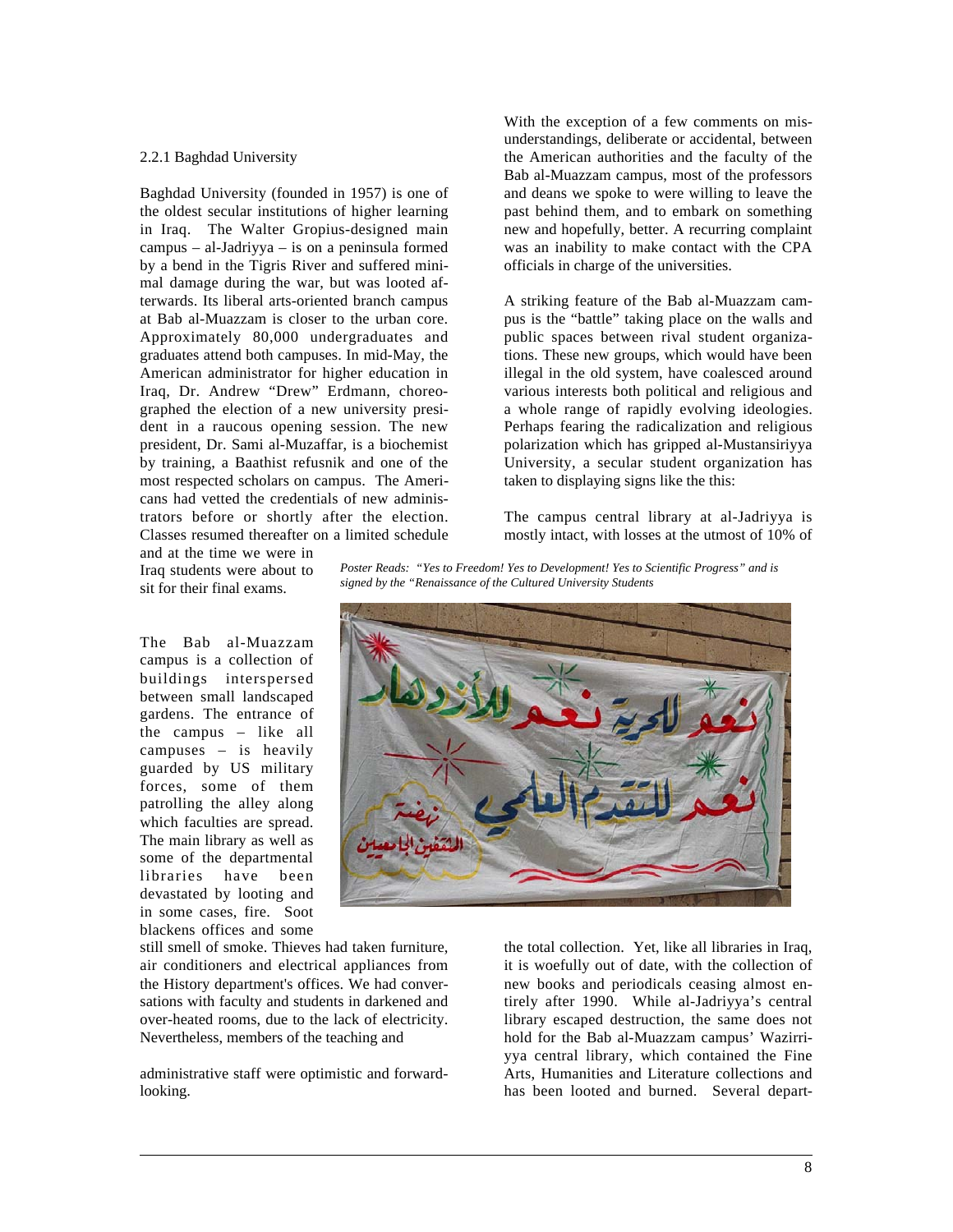mental libraries, which often housed copies of doctoral dissertations, have been destroyed.

Following a quick survey of the Department of Music in Baghdad University's Faculty of Fine Arts, it was determined that at least 1,000 music records (vinyl disks), 5,000 tapes, dozens of record players, 30 pianos and hundreds of books were stolen from the Musical Arts Department, including Opera, Baroque and Iraqi recordings. Most recordings were stored in the Iza<sup>c</sup>at al-Sha<sup>c</sup>b (People's Radio) building which was bombed during the US attack on Baghdad, and/or at Uday Hussein's "private station" Iza<sup>c</sup>at Sawt al-Shabab (Voice of Youth Radio.) The holdings of both institutions have been stolen and catalogues only exist in the form of M.A. theses like that completed just six months ago by Ms. Zeinab Subhi on 1950s radio in Iraq. She has assumed responsibility for the library of the Iraqi Broadcasting Station.

#### 2.2.2 Al-Mustansiriyya University

Al-Mustansiriyya University is named for the al-Mustansiriyya Madrasa, a beautifully restored  $13<sup>th</sup>$  century Islamic college set on the banks of the Tigris. The modern university, founded in

the 1960s as a private institution and later nationalized, today operates mainly from its new campus to the northeast of central Baghdad. It offers graduate and doctoral degrees in most arts and sciences. Seemingly more overtly politicized than Baghdad University, local media reports that the school has been the site of student-on-student violence and the assassination of a dean. The climate of openness has resulted in the emergence of a profusion of student groups. Again, hall walls are covered with announcements calling for the formation of new student associations, political opposition to the American occupation and in some cases, denouncing faculty as Baathists, or as this poster implies, un-Islamic.

At the university, we met with the Dean of the College of Education,

 $\overline{a}$ 

Professor Jirjis, a geographer, as well as members of the History faculty. Like the discussion with the members of the faculty at Baghdad University, first and foremost, these educators were concerned for the safety of their students and the creation of safe and healthy working environments, especially as the students take their final exams. When asked what they needed as scholars and teachers in the future, Dr. Musa Muhammad Tuwayrish, a professor of International Relations responded, Iraq is "a drowning man in need of oxygen, all else comes second." We encountered this response often; the immediate needs relating to material, security and transportation conditions are so great that it is difficult to think beyond just the mere day-to-day. However, in the course of the same conversation, two of the younger faculty members, Dr. Salih al-<sup>c</sup>Akili, an assistant professor of Modern European History, and Dr. Firdaws 'Abd al-Rahman, an assistant professor of Ottoman History, expressed a very specific sense of what they needed, namely internet communication, faculty exchange programs, and support to conduct research abroad.

These needs were reinforced during a conversation with Dr. Tahir Muhammad al-Bakka', the newly-elected president of the university, a historian who wrote his doctoral dissertation on the early Pahlavi Dynasty in Iran (and in so doing

*Posters on wall at al-Mustansirriya: (l) a poster from the al-Hawza al-c Ilmiyya and(r) from a rival group, the Society of Free Muslim Students*



made an oblique criticism of Saddam's regime) and a former high-ranking member of the Baath party who has escaped de-Baathification.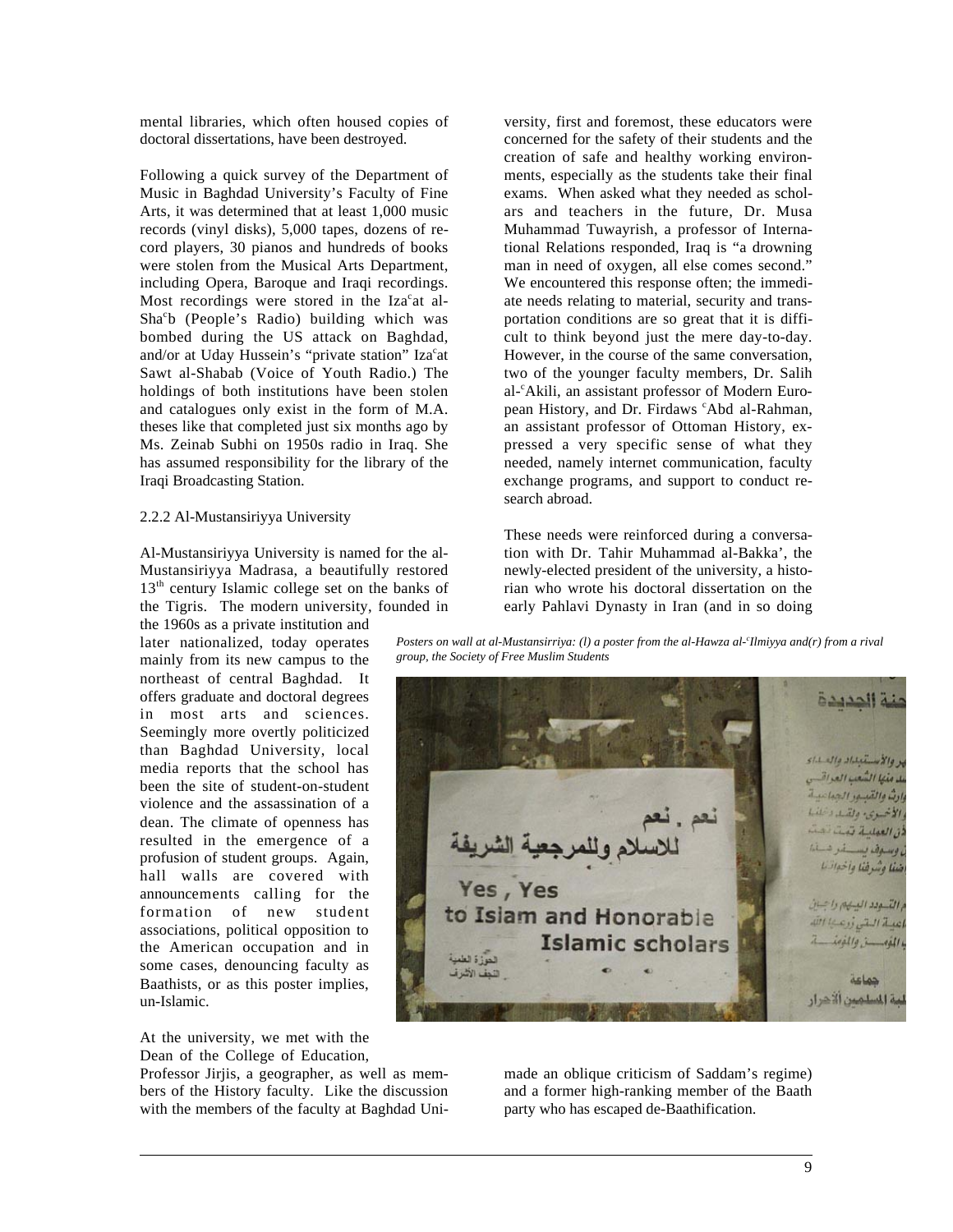Bakka' confirmed that plans were underway to restore services to the school and he had just received an approximately \$30,000 disbursement from the CPA to meet immediate needs and begin maintenance. He is an energetic and enthusiastic advocate for his school.

The library facilities at al-Mustansiriyya have been destroyed as have the offices housing the university's central records administration.

### 2.2.3 Al-Nahrayn University

The former Saddam University – founded in the mid-1990s as response to the embargo – is located next to the al-Jadiriyya campus of Baghdad University. It has proven controversial among academics because it was carved out of its older neighbor and drained it of its best faculty and students. Students faced high admission standards, tough entrance interviews and a rigorous curriculum. Graduates had to work for the government for a fixed term. Unlike Baghdad University, whose expansion seems unchecked, al-Nahrayn has a student body of only 2,500. Seeking to avoid the pathologies of large state schools, the university's classes are small and there is a low teacher-student ratio. The school's new president, Dr. Mahmud Hayawi Hamash, a medical doctor, hopes that as it is redeveloped, the school can remain an elite institution.

### 2.2.4 Recommendations

 $\overline{a}$ 

*1) The modernization and restocking of university library holdings and teaching facilities should take the highest priority along side the reconstitution of institutions such as the National Museum or the National Library and Archives.*

Rationale: Investment in the human capital of Iraq and the country's future is urgent, university libraries have a pre-eminent role to play in that process.

*2) A centralized international organization of collegiate/university librarians should be formed immediately to work directly with Iraqi university departmental and central librarians to coordinate major acquisitions and to handle donations.*

Rationale: The creation of a centrally organized body under a UNESCO umbrella, for example, would guaranty a multilateral approach and would help to reduce redundant efforts, acquire efficiencies of scale and ensure the responsiveness of the CPA.

*3) Free, uncensored, unfiltered and unlimited internet and www access should be introduced to Iraqi university campuses.*

Rationale: Unfettered access to the tools or information technology is a guarantor of liberal values and the best and most efficient means of integrating Iraqi academia into global networks of intellectual exchange.

*4) Adequate security measures must be taken not only to secure the campuses, but also to maintain equal access by female students, staff and faculty.*

Rationale: Guaranteeing physical access to campus by women will help prevent any further erosion of their status.

### **2.3 Scientific and Scholarly Societies**

We visited two of Iraq's leading academic institutions, Bayt al-Hikma (House of Wisdom) and the Iraqi Academy of Sciences. Despite the fact that both institutions share many functions and associates, Bayt al-Hikma falls under the control of the administrator for culture, the Italian diplomat Ambassador Pietro Cordone, while the Academy has been placed in Erdmann's education portfolio. In the pre-war period, both institutions came under tight control by the regime's now-disestablished Presidential Office. Affiliation with either place carried with it special privileges and stipends and thus the regime often employed these institutional forms as conduits for rewards to those most loyal. The institutions suffered heavy losses during the looting. The Bayt al-Hikma's library was looted; gone too are artifacts from its small museum. The Academy of Sciences suffered less, however its remarkable library has had some of its most precious books systematically removed. Still, both institutions will be well suited after significant investments in infrastructure to host international conferences, workshops and symposia, and to serve as a nexus between the Iraqi and international academic communities.

A list of other institutions not visited will appear in a later appendix.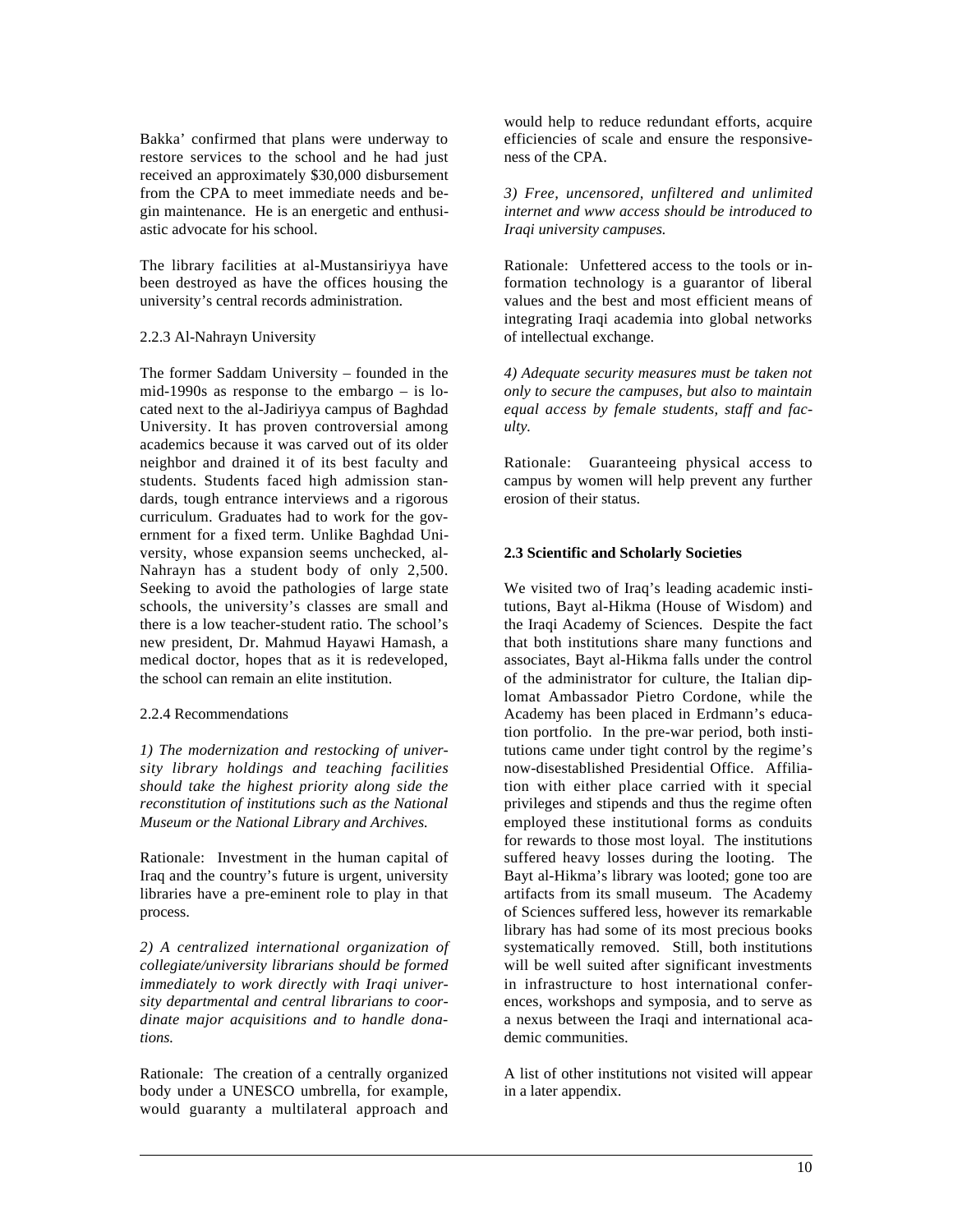#### 2.3.1 Bayt al-Hikma (House of Wisdom)

Located at the northern end of Baghdad's historic core between the Tigris and the old Ministry of Defence complex, Bayt al-Hikma has taken its name from a translation/research institute founded by the Abbasid Caliph al-Ma'mun in 832 CE that was famous for its translations of Greek philosophical texts into Arabic. The modern Bayt al-Hikma was established in 1995 by the Presidential Office itself. As originally conceived, this Bayt al-Hikma functioned as a research center, with lecture facilities, publications, a library and museum. The faculty associates of Bayt al-Hikma were drawn from the various universities in Baghdad and divided according to discipline. Junior researchers received stipends and office space at the institute. It produced several journals, including a monthly general interest cultural magazine, the *Majallat al-Hikma* as well as useful editions/translations of sources and documents in foreign languages.

Before the fall of the regime, the Bayt al-Hikma acquired the reputation of being intimately tied to the elite inner-circles of power. Doctoral dissertations and other scholarly work attributed to members of Saddam Hussein's family were ghost-written by faculty affiliates. More generally, the Bayt al-Hikma served as a center for the production of regime-sanctioned knowledge and political orthodoxy. It was surprising then that of all the institutions in Baghdad, it has been among the first to receive money for redevelopment from the CPA. The staff have begun repairing and repainting one wing of the complex with a \$17,000 grant from Ambassador Cordone's predecessor, the American diplomat John Limbert. New computers were in evidence as were chairs and tables. When asked about why his office had moved quickly on behalf of Bayt al-Hikma, Cordone, replied that it had been "cleansed" of high-ranking Baathists, estimating that 75 people had been removed. He also noted that a new international board of trustees for the institute was being formed to oversee its redevelopment. Despite Cordone's support, the future of Bayt al-Hikma is problematic: Erdmann anticipates that for ideological reasons it may be allowed to "wither away."

We asked the chair of the history program of Bayt al-Hikma, the Medievalist Dr. Abdul-Jaffar al-Naji about the connections with the *ancien régime.* He admitted that these were complex and shaped by the repressive nature of the

 $\overline{a}$ 

Baathists. However, in an interesting turn, he used words like "re-establish" and "re-institute" to describe the ongoing work of the institution. These were not references to the pre-war efforts of Bayt al-Hikma, but rather to the original  $9<sup>th</sup>$ Century version thereof. This style of conscious anachronism was a central practice of Baathist nationalist historicist thought and it is significant that this institution has fallen back into that pattern. Consistent with its "forerunner," the center was refocusing efforts on translation, organizing a conference of Orientalists in November on the civilization of Wadi al-Rafidain (Mesopotamia) and publishing a multi-volume work on the history of Ashurnasirpal's Babylon. Again, this focus on the pre-Islamic "Arab" past of Mesopotamia – the "restoration" of Babylon being the most prominent example of the phenomenon – was a key element of the nationalist metanarratives employed by the regime and invented and defended by faculty from the Bayt al-Hikma. During our two visits, we noted a cautiousness, defensiveness and lack of openness on the part of most of the faculty at Bayt al-Hikma.

 $2.3.2$  al-Majma<sup>c</sup> al-<sup>c</sup>Ilmi al-<sup>c</sup> Iraqi: The Iraqi Academy of Sciences

Unlike Bayt al-Hikma, which dates only from the last decade, the Academy of Sciences is the oldest institution of its kind in Iraq. Founded under the Hashemites in 1948 and modeled on the Cairene and Damascene Academies, it draws together fellows from various disciplines, including Modern and Ancient Middle Eastern Languages, History, Social Sciences and Physical Sciences. Faculty associates and researchers were given office space, research support and library access. The building complex, designed by noted Iraqi architect Rifaat Chadirji, is located in the city's Waziriyya district. In addition to a main, multi-storied building, outbuildings house conference rooms, additional office and storage space and a print shop. The facilities were looted, though not burned, and for the most part damage to the building seems superficial. The Academy also housed an extensive and comprehensive library. The library's collection is especially strong in language, literature, history and the humanities and has benefited from the donation of entire personal collections, like those of noted Iraqi historians Ahmad Sousa and Abbas al-Azzawi. Gone are microform copies of manuscripts and periodicals as well as the older books in Arabic, Ottoman and Persian. According to the Academy's remarkable head librarian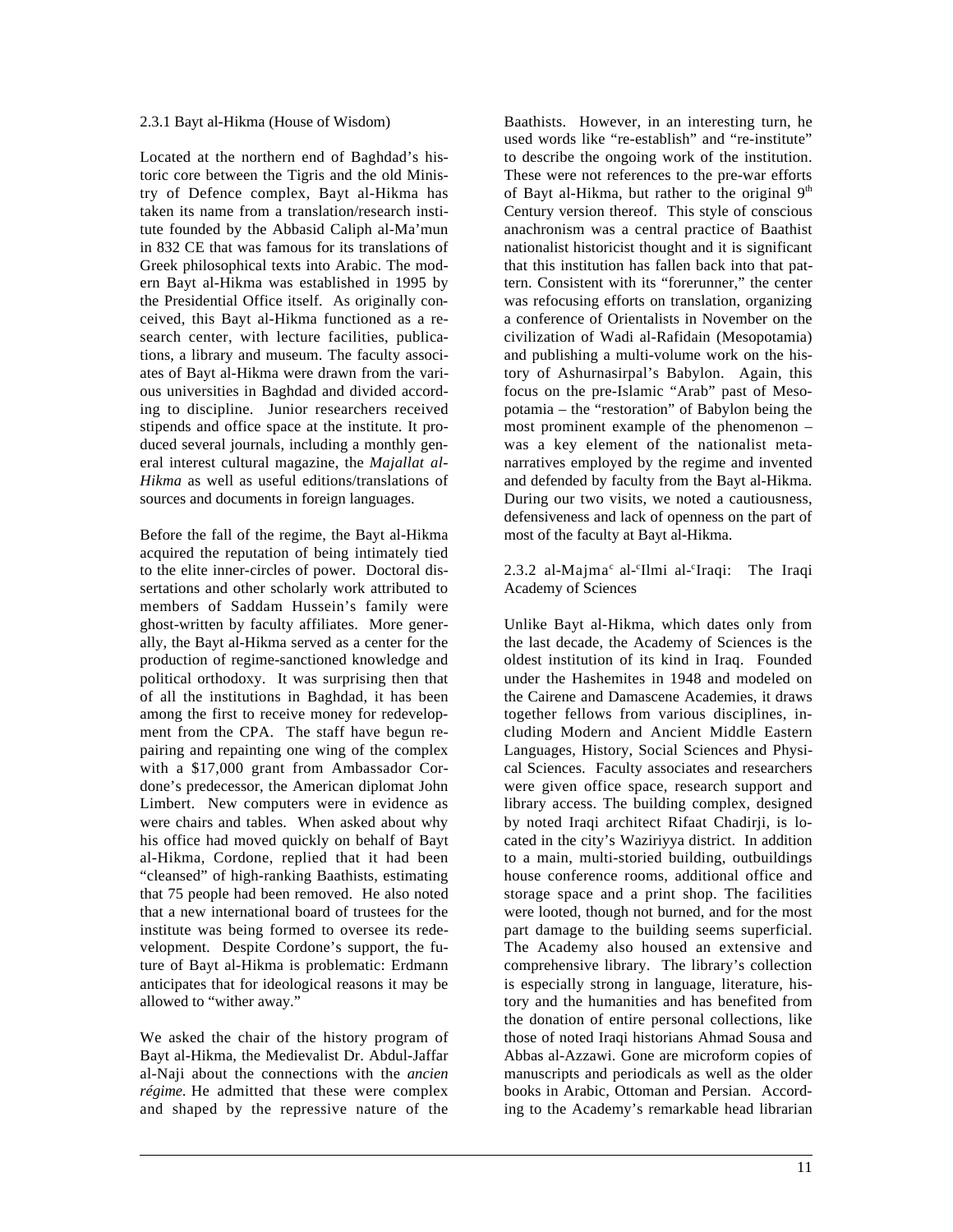Ms. Juwan Mahmud, these books were not looted, but rather taken by someone with expertise in language and literature for safekeeping and that when the situation stabilizes, "they will be returned." Mahmud did not know who this was, nor had she had any contact with this person. She has graciously provided us with a summary of current holdings and a translation will appear in an appendix in the following weeks.

We met with the faculty and staff of the Academy of Sciences twice. On the first visit, the Academy's general secretary, Dr. Ahmad Matlub, a well-known literary critic and Arabic language specialist, received us. We noticed that the staff had taken measures to secure the remains of the library and control access to the stacks. By the second visit, it was clear that staff had begun clearing away debris and cleaning in earnest. The relationship of the Academy to the CPA had only been determined a few days before our arrival. As stipulated above, it falls under the jurisdiction of Erdmann. Its uncertain status has meant that it had yet to enjoy the kind of financial support that Bayt al-Hikma has received; likewise, prior to our leaving Erdmann had not visited the institution, though he was in close contact with its director, Dr. Hayawi, also president of al-Nahrayn University.

Without clear support until this point, the residual leadership of the Academy, which has also witnessed the removal of several individuals on political grounds, has not begun to make plans beyond basic repairs. Due to its respected position in Iraqi society, as well as its solid pre-Baathist tradition of scholarly excellence, the Academy will certainly regain its status as the leading scholarly/ professional body in the country. In the past, the academy supported the systematic study of Syriac and Kurdish language and literature. Consequently, it may be able to provide a venue for greater cooperation between intellectuals representing the different components of the Iraqi national community. Seeking to build connections with the West, Dr. Hayawi has extended a formal invitation to the Middle East Studies Association to hold a joint meeting at the Academy in the coming months.

#### 2.3.3 Recommendations

 $\overline{a}$ 

*1) International scholarly and professional organizations should immediately create struc-* *tural, professional and personal links with their colleagues at both institutions.*

Rationale: While questions remain about the long-term viability of the Bayt al-Hikma, both institutions are structurally competent to make and maintain such links.

*2) The Middle East Studies Association and similar groups should respond quickly to invitations like that provided by Dr. Hayawi to hold joint conferences and symposia.*

Rationale: This kind of exchange will ensure that Iraqi and non-Iraqi academic and intellectual relationships are based on professional dignity, probity, equality and collegiality. Moreover, quickly reintegrating intellectuals who are committed to a liberal vision of society at both institutions will reinforce their standing and strengthen the bases of modern and secular civil society.

*3) The international academic community should be willing to help introduce the affiliated faculty of the Academy of Sciences and Bayt al-Hikma to contemporary research in all fields, but most especially in fields once considered off limits by the Baathist apparatus. This includes, but is not limited to the fields of Islamic Studies, Women and Gender, Truth and Reconciliation, Media and Society, and Human Rights Jurisprudence.*

Rationale: Introducing these fields will aid in the articulation of new and vital research agendas at both institutions and again harness the human capital at each as engines for the creation of civil society.

*4) The restoration and modernization of the printing facilities at the Academy of Sciences should be undertaken as soon as possible.*

Rationale: Before the war the Academy of Science was one of Iraq's primary sources of independent scholarly books, translations and edited volumes. A modest investment in their printing facilities would suffice for the resumption of publishing. It could be used to publish Iraqi academic journals and together with other presses, licensed to reprint copyrighted textbooks and other urgently needed materials.

#### **2.4 Libraries and Archives**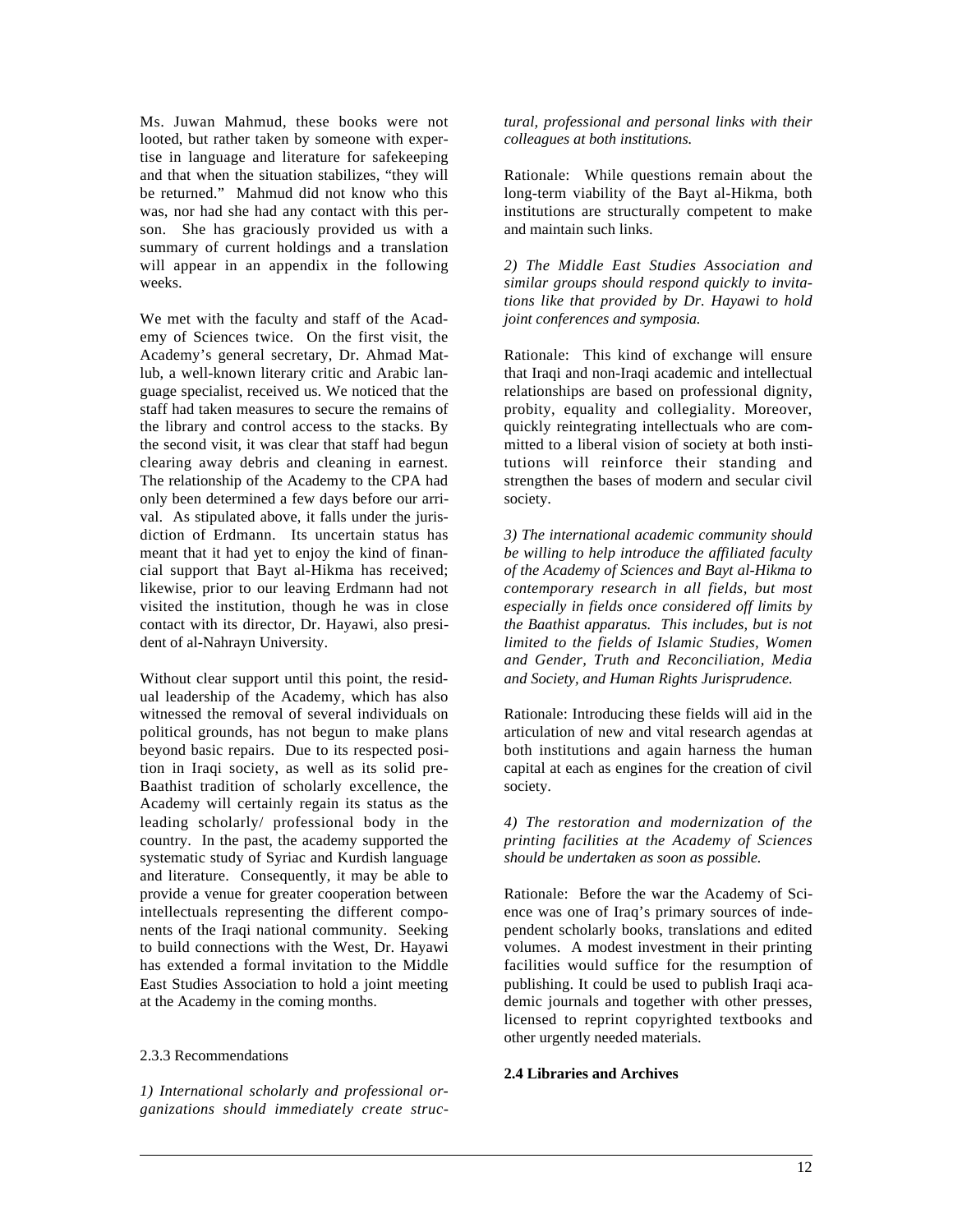An initial and comprehensive investigation of the conditions at several library and manuscript collections was conducted in late-May 2003 by Nabil al-Takriti, a Ph.D. candidate in History at the University of Chicago who has family ties to Iraq and has done research and NGO work there in the past. The report is available at the website of the Middle East Librarians' Association's Committee on Iraqi Libraries. Mr. al-Takriti's report provided a starting point for many of our investigations, and in some cases, we were able to confirm his initial findings. A subsequent appendix will update Mr. al-Takriti's work.

The focus of our efforts was the documentation of the status of the National Library and Archives, the Awqaf library, the Qadiriyya Library and the university libraries. We also were interested in the pre-war program of archival centralization, which brought historic documents from provincial collections to the capital. An additional concern was an examination of the role of non-state actors in the rescue of elements of the library's collection, primarily that of a Shiite faction from Sadr/Revolution City, a suburb of Baghdad. This group claims to act in the name of al-Hawza al-'Ilmiyya, or college of Shiite clerics of Najaf.

Baghdad book dealers report the availability for sale of books and manuscripts from all of the looted libraries and collections. Visiting the famous Friday book market at Al-Mutanabbi Street, we confirmed this fact, although the permanent bookshops have not – it seems – been implicated. Nevertheless, many of the book dealers have systematically removed any identifying markings – stamps, library cards, first pages and interior pages – that indicate the original provenance of the books.

### 2.4.1 The National Library and Archive

 $\overline{a}$ 

The building that once housed the National Library and Archives is located on Rashid Street opposite the Mandate-era buildings of the old Ministry of Defence. The modern three-storied structure has four wings built around a central courtyard. It included library stacks, reading rooms, microform reading equipment, bindery, photocopying offices, laser printers and photography labs. For a précis on its holdings see the previous report of group member Edouard Méténier at the MELCOM website. We met twice with library staff, including the current director, Mr. Kamil Jawad Ashur. On the second occasion, we made a complete visual survey of the building's interior itself. We should note that the "Hawza" has added their own guards, complete with a semblance of a uniform of black shirts, slacks and beards, to the library – perhaps not trusting the library staff to adequately care for what is left, or to monitor events at the library and their interests therein.

According to library employees and resentatives of the "Hawza," the library fell victim to two separate arson attacks. During the first attack, while the Americans were at the gates of Baghdad, looters took most of the high-ticket items like photocopiers, computers, scanners and office equipment. A small fire broke-out in the building at that time, perhaps to cover the tracks of the looters. In a point that is still unclear, Ashur noted that employees moved books from the offlimits collection – perhaps both rare and politically sensitive books –to what he termed a "secret safe location" before the hostilities. He refused to disclose the location to us; noting, quite rightly that it would then "no longer be a secret." When asked if the CPA knew of the location of this cache of books, he assured us they did. In our conversation with Ashur, he estimated that 50% of the library's collection burned. Later discoveries cast doubt on the amount destroyed, and actual numbers may be an order of magnitude less than estimated. He was unwilling to share with us how he reached this figure and there are no records whatsoever of what is stored in various remote locations.

Ashur confirmed that among the items packed and stored before the war were newspapers, periodicals and Ottoman archival materials including *tapu* (cadastral) registers, *sijils* (court proceedings) and *firmans* (imperial decrees.) He thinks that around 350 tapu documents and no more than one half of the 1500 sijil records remain. He also confirmed that over the last five or six years the central authorities moved the entire Ottoman collection of Mosul and about half of the Ottoman collection of Basra to Baghdad. The complete lack of precision and the fact that stories often shifted and amounts of books and other materials ranged so widely from day to day, led us again to doubt the overall veracity of the employees' accounts of what occurred and moreover their competence as library administrators.

Nothing prepared us for the sheer horror of the interior of the library. All that remains in the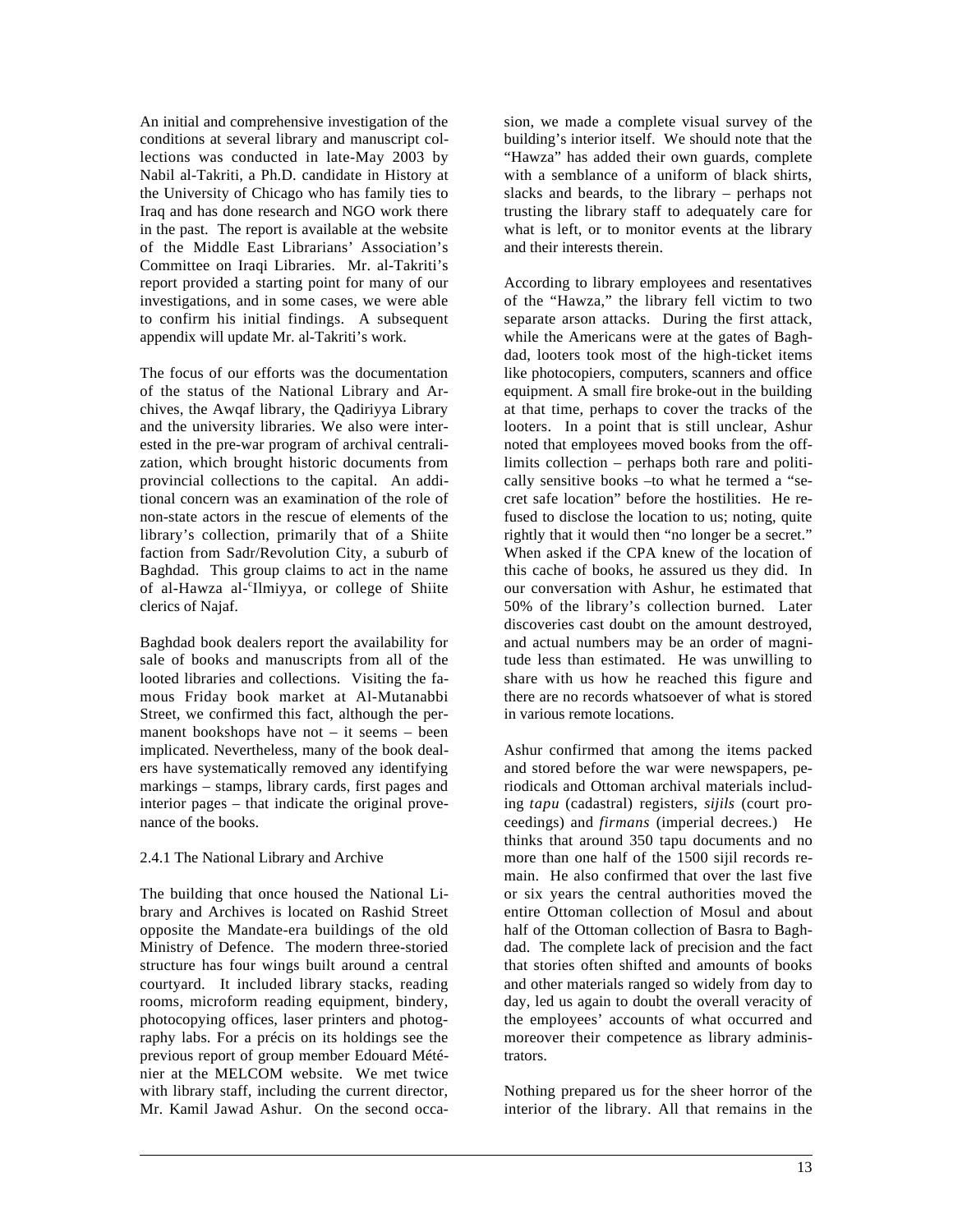main wing are piles of ash that had been books. The heat in the entry hall of the library had been so intense that it had begun to melt the ceramic floor tiles. Much of the structure had lost integrity from the heat and the cement walls crumbled at the touch. Those areas not directly burned, perhaps half the building, are covered in an oily soot which has provided a useful medium for graffiti. Scattered throughout the library is the phrase "Death to Saddam the Apostate" and signed by the "Hawza," suggesting that they saw

*Interior of National Library Reference Room*



their intervention on behalf of the library as a combination of civic duty, religious activism and a blow against the memory of the regime.

Iraqi engineers and representatives from Cordone's office inspected the building and pronounced it unusable. The ambassador informed us that he hopes to be able to use the officers' club building at al-Balat al-Malki as a temporary storage location while a new structure is built. Plans for this move are tentative. There are no immediate plans to rebuild the library, and the future employment status of the library employees is unclear.

After the first conflagration, and shortly before a more devastating fire broke out representatives

 $\overline{a}$ 

of the Haqq Mosque in the renamed Sadr City, under the leadership of their media-savvy sheikh al-Sayyid Abdul-Muncim al-Mussawi entered the library and welded shut a steel fire door on the ground floor, sealing off an entire wing. Ashur estimated that 30% of the collection "mostly books" was inside. Again, it is hard to check the accuracy of his figures. Meanwhile young men using commandeered trucks transported a large portion of the books that could not be secured at the library to their mosque where they are cur-

rently stored. Mahmud al-Sheikh Hajim the senior caretaker of the collection claims they are in possession of 300,000 volumes. Cordone told us that al-Mussawi had promised to return 350,000 books. Both of these numbers struck us as high. During a visit to al-Haqq Mosque, we estimated that the books occupied approx. 150-200 cubic meters. We also found more than fifty, 50 liter sacks of archival materials from the Mandate through the Revolution of 1958, and confirmed earlier

press reports of the presence of books in Hebrew, some with handwritten comment-aries. Hajim did not allow us to copy down or photograph title pages of any of the books.

The building where the books are stored is safe, and only Hajim has a key and he must first receive approval from one of his superiors before opening the door. The mosque is never deserted. While the room is not ventilated, and interior temperatures were much higher than those outside, the lack of humidity would indicate that the books are not in any immediate danger of deterioration.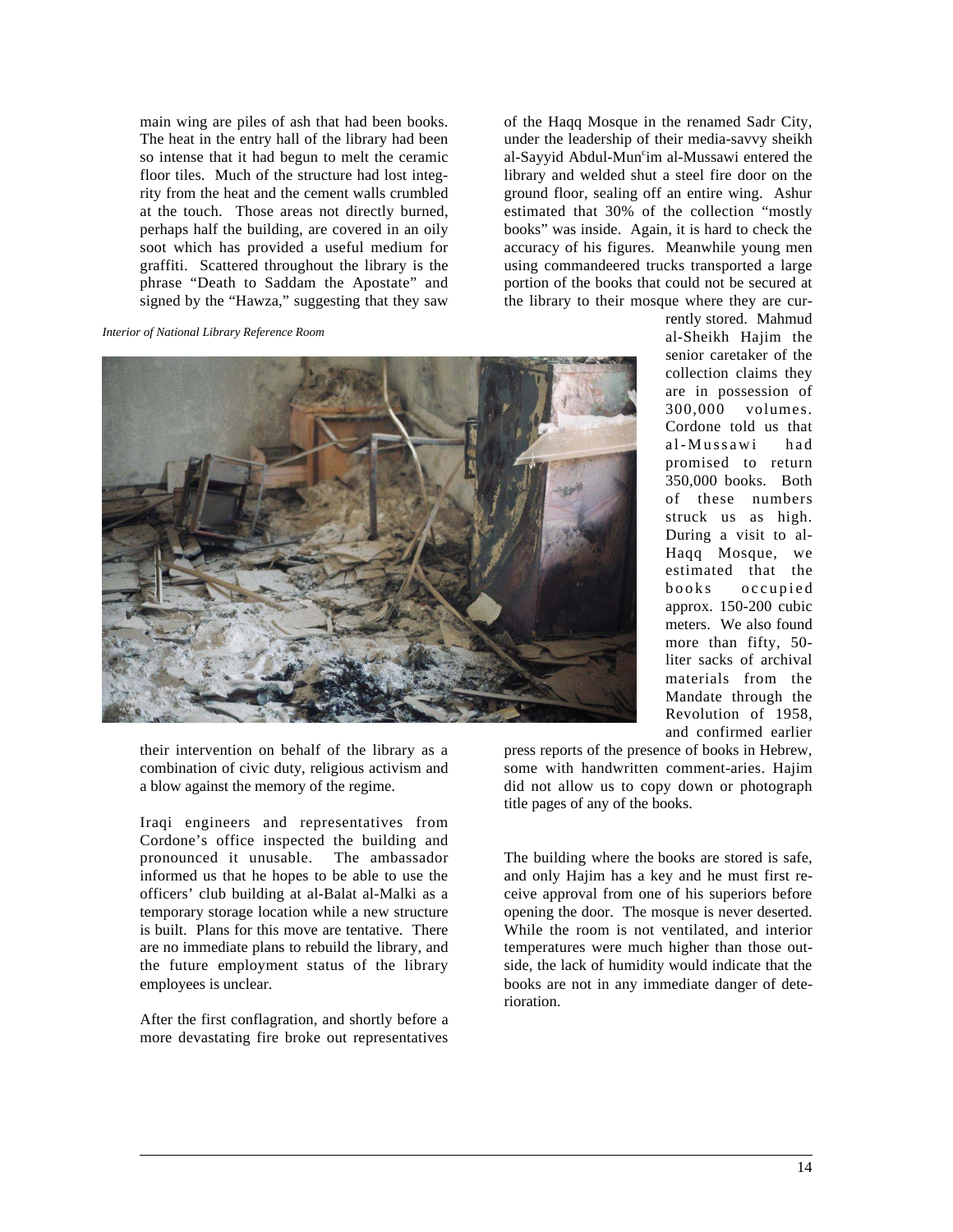had in fact been safeguarded, he had been told,

Hajim provided us with no information as to the modalities of how they plan to return the books to the library. However, our sense was that they planned to do so once *they* were certain the books would be safe and under Iraqi control. Al-Mussawi has been in contact with Cordone and the latter expressed a real fondness and respect for the former, a signal perhaps that they have arrived at an agreement of some kind.

2.4.2 The Ministry of Religious Endowments (al-Awqaf) Library

The shocking pictures of the Al-Awqaf Ministry in flames first appeared on Arab television stations during the war. When we arrived in Baghdad, we confirmed that fire had destroyed the building housing the library and ar-

 $\overline{a}$ 



chives of the al-Awqaf. In order to update al-Takriti's earlier report, we interviewed al-Sheikh Husayn Al-Shami, a leading Shiite reformist cleric now responsible for the al-Awqaf at the institution's temporary location in Munir al-Qadi's house on the corniche in al-Azamiyya.

Al-Shami was personally unaware of the issues concerning the library and he relied on his employees for information on what had happened. He stipulated that the library staff had been able to rescue a portion of the library's total holdings, but was vague as to how much was secure and behind locked doors. Valuable items

but he had also learned that 50% of the publications were burned or looted. He was more loquacious when asked about his vision for the future of the library. In his view, the library itself would be rebuilt and employ modern forms of cataloging and information technology. Once completed, the safeguarded manuscripts would be made available to researchers. When asked about the two major libraries at the Shiite shrine cities, he informed us that they were safe.

The deputy head of the library, Mr. Muhibb al-Din Yassin informed us that the only catalog of the manuscripts in the al-Awqaf collection was prepared by Dr. <sup>c</sup>Abdallah al-Jaburi in the 1970's. Since then, the three great manuscript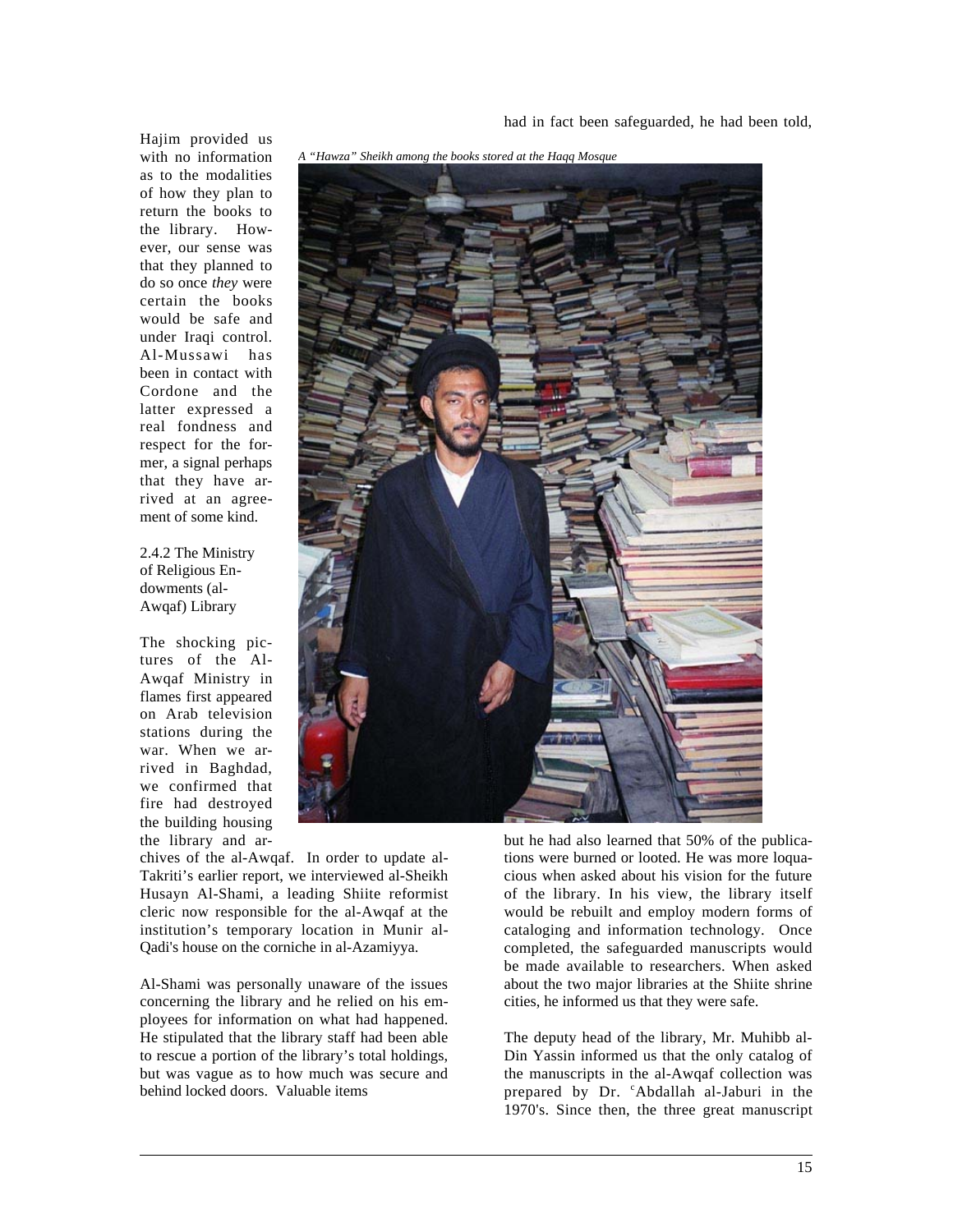collections (Sadr, Ta'i and Suhrawardi), which altogether numbered around 980 manuscripts were added to the library, but were never fully cataloged. Until the full collection is professionally cataloged, it will be impossible to obtain a comprehensive picture of what was lost in the looting or in the preceding decades.

2.4.3 Al-Qadiriyya Mosque, Library and Soup Kitchen Complex

Located in the Bab al-Sheikh neighborhood, the al-Qadiriyya holds the earthly remains of <sup>c</sup>Abd al-Qadir al-Gaylani, founder of the Qadiriyya order of Sufis. The Qadiriyya is one of the most important orders in the Islamic world and it is extremely popular in South Asia. Before the war, thousands of pilgrims from India and Pakistan would visit each year and Saddam Hussein made the shrine complex into a showcase of his regime's support for Islam. Consequently, the old complex underwent a major, vulgar and still unfinished expansion. This phenomenon of statesponsored restoration was not limited to the al-Qadiriyya, but took shape throughout Iraq. The Shiite shrines of al-Kazimayn, Samarra, Najaf and Kerbala, the last two having been severely damaged in the 1991 uprising, were all "restored;" and in Baghdad, the shrines of Al-Hallaj, Ma'ruf al-Karkhi, and Sultan Ali also underwent a process of forced renovation. Several Christian churches, most notably the ancient churches of Mosul have likewise been compelled to undergo reconstruction, and like the al-Qadiriyya, these projects were not completed before the war.

While visiting the complex, we were received warmly by the *mutawalli* (executor), the elegant al-Sayyid 'Abd al-Rahman al-Gaylani, 16th successor to Sheikh 'Abd al-Qadir. Holding a degree in political science from George Washington University, the *mutawalli* noted that no officials from the CPA, save a representative of the US military had visited him, and wryly observed that when the British created Iraq they first offered the crown to his ancestor, rather than the Hashemite Faysal. In line with this sentiment, he advocates a return of the monarchy to Iraq. He emphasized the need for security and hoped that once resumed they could begin serving meals to the poor at the mosque's 900-year old soup kitchen. Prior to the war they had served 1500

 $\overline{a}$ 

meals a day and were now down to less than 100.

It was at the al-Qadiriyya that the group had its most pleasant surprise. The large research library at the mosque appeared unscathed and secure. Built from various private collections mainly from Gaylani family members, the library opened in 1954. According to Mr. Nuri al-Mufti, who has worked as librarian at the al-Qadiriyya for the better part of four decades, the collection includes 65,000 publications and 2,000 manuscripts, many of which were stored for safe keeping prior to hostilities.

In an important correction to the story told to Mr. al-Takriti, the *mutawwalli,* the shrine wardens and the library's director all denied that boxes containing manuscripts from the al-Awqaf library were moved to the al-Qadiriyya complex, casting further doubt on the credibility of al-Awqaf employees.

### 2.4.4 Recommendations

*1) International efforts should be undertaken to aid Iraqi library professionals in cataloguing by both card and digital systems the lost and remaining stocks of books and materials. However, by no means should such an effort take priority over the restoration of university libraries.*

Rationale: As noted in the report, current holdings are not in jeopardy of further deterioration or pilfering. Likewise, there are no permanent facilities available to house either the National Library and Archives or al-Awqaf; and their staff are in a state of reorganization. Until permanent structures built, such efforts would have little lasting effect. Only after a thorough cataloging has taken place, should efforts like those made to restore the Sarajevo library begin.

*2) Foreign library professionals, especially those from Arab countries should work to establish professional training programs for Iraqi librarians.*

Rationale: Very few of the people directing or caring for libraries in Iraq now are trained librarians. A case in point is Ms. Juwan Mahmud of the Academy of Sciences. While dedicated to her job and the institution, she has an advanced degree in English. For the most part library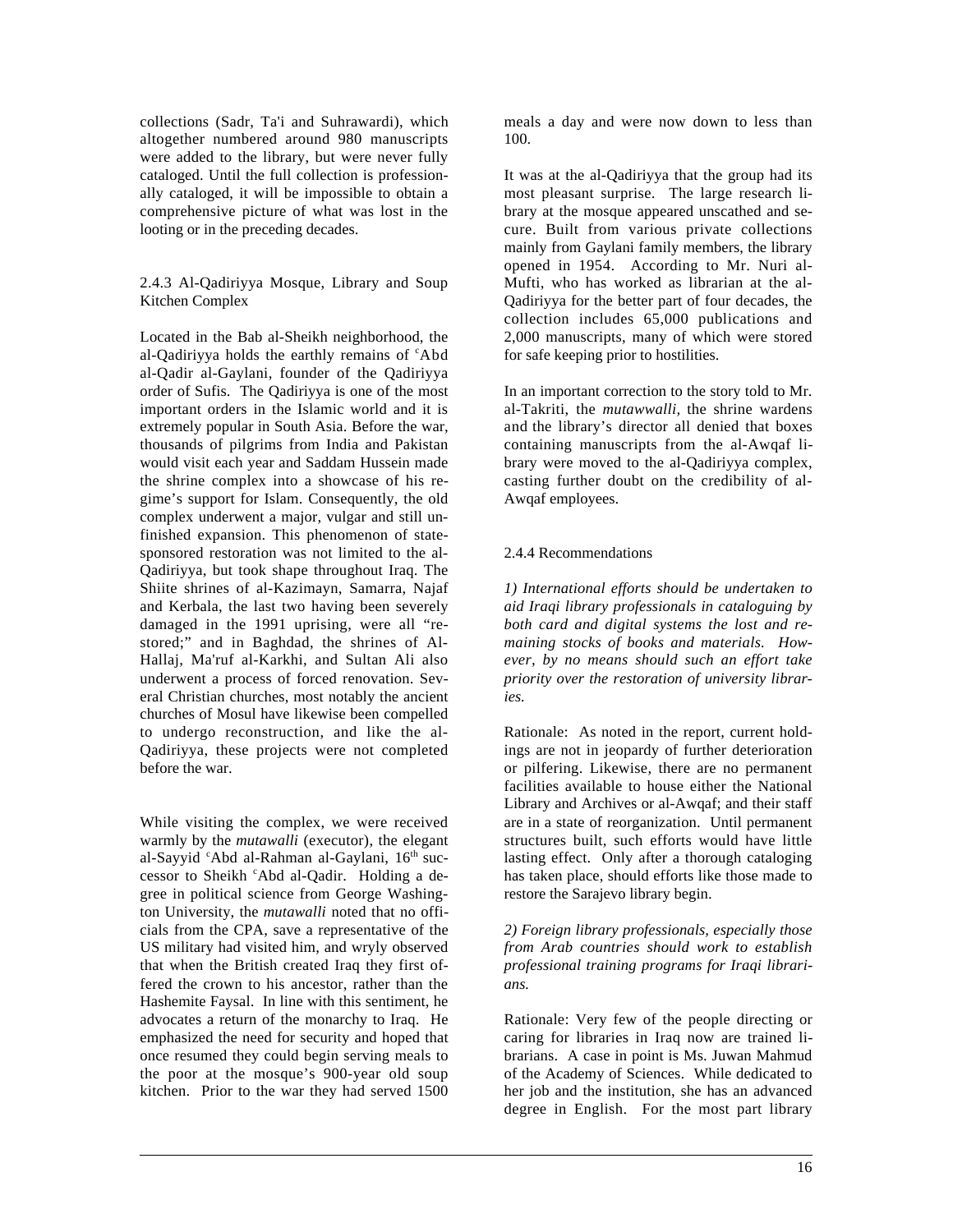staffs have not received training in modern library techniques, cataloging, or con-servation. A model program along these lines has begun at the National Museum.

*3) Interpol and the US FBI should begin to track and work to return stolen books and manuscripts like they are doing for artifacts stolen from the museum or archaeological sites.*

Rationale: Traffic in manuscripts and books is taking place openly. Just as ancient artifacts have been placed on international watch lists, so too should these items. Efforts to produce a catalogue of identifying markings are underway by MELA members, however additional forensic methods may be needed to identify "cleansed" books.

*4) Iraqis should be able to return looted books to a central facility without fear of prosecution. Under no circumstances should rewards be offered for the return of books before current collections have been completely secured.*

Rationale: National pride combined with community outrage has led many Iraqis to return looted materials. This has included books. The announcement of a general amnesty may lead to more books being returned, especially if it becomes apparent that criminal investigations will take place to recover stolen materials.

*5) The former Ottoman barracks, the Qushla, with the attached governor's palace or the old Ministry of Defense complex should be considered as the new permanent location for the National Library and Archives or other culturally oriented activities.*

Rationale: Both of these structures have a long history in Baghdad and are visual reminders of the city's Ottoman and Hashemite past. Owned by the state, the CPA has made no effort to protect either site and looters are taking them apart with impunity, so much so that they are in danger of collapse. These buildings could be easily adapted to modern use, while at the same time anchor the city's main historic district.

 $\overline{a}$ 

*6) Every effort should be made to prevent the holdings of the National Library and Archives and the al-Awqaf from becoming subject to conflict between non-state actors like the Sadr City-Hawza or other groups and an emergent Iraqi state.*

Rationale: Various ad hoc groups have successfully integrated themselves into several spheres of Islamic high culture and administration in the city. Until now they have been cooperative and generous in their aid, however, it is unclear how they will relate to a future Iraqi government. Conflict is unlikely, but the CPA and other bodies should monitor the situation.

*7) European, North American and Middle Eastern national archives should launch initiatives to microfilm government documents relating to Iraq.*

Rationale: These initiatives would make up in a very limited way the losses incurred by Iraq's national archives and help Iraqi researchers beyond the privileged few who will be able to travel to Washington, London, Paris or Istanbul to re-examine their modern history *in situ.*

*8) Structural engineers should conduct a study on the water groundswell that is threatening the al-Qadiriyya complex and endangering the library and ossuary.* 

Rationale: The al-Qadiriyya is built on very high groundwater levels. The water is literally bubbling onto the surface because the war has damaged the previous drainage system set up by a British company in the 1950s.

#### **Additional Information:**

Middle East Librarians Association Committee on Iraqi Libraries

http://wwwoi.uchicago.edu/OI/IRAQ/mela/melairaq.html

Middle East Library Committee

http://www.ex.ac.uk/MELCOM/index.htm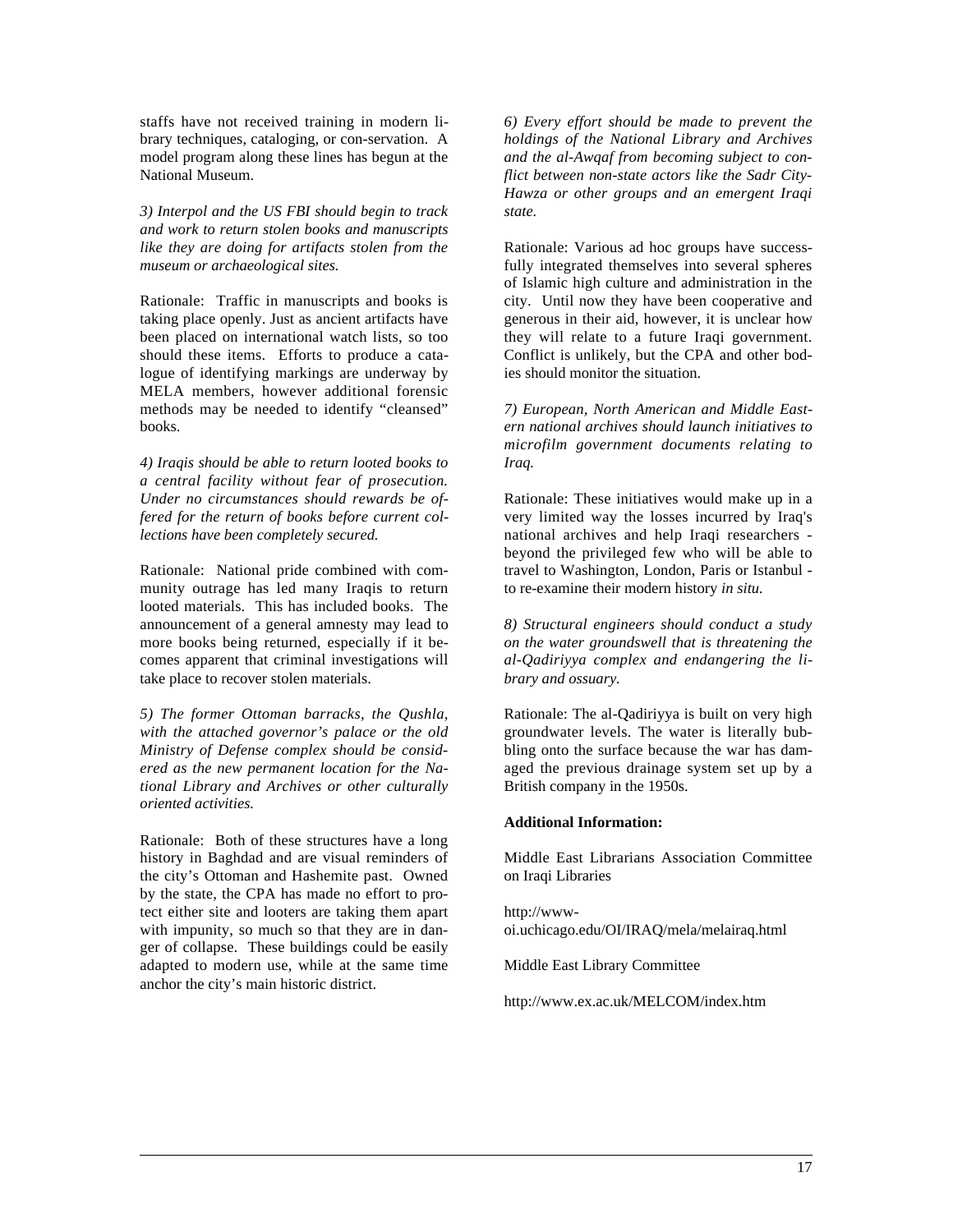## 3. Academic and Intellectual Life in Contemporary Baghdad

### **3.1 Summary**

**B**aghdad is a city alive to debate, discussion and intellectual exploration. The removal of the old regime eliminated the ideological checks and networks of surveillance which prevented free expression; likewise, the most pernicious forms of oppression – the language of self-censorship and the act of internal policing – are ebbing away and Iraqis of all strata are testing for themselves the very limits of free speech and thought. To even the most jaded observer these are revolutionary times in the capital. It would tempting but wrong to make analogies to Berlin in the moments after the fall of the Wall or Prague and Budapest following the collapse of Soviet hegemony. Unlike the citizens of those cities, Baghdadis live under foreign occupation and lack the rudimentary structures of public safety and urban life itself; while Iraq is freer than it has been in recent memory, that sense of freedom is tempered by a palpable trepidation and a lack of confidence in the future.

Boys hawking armfuls of dozens of newspapers fill the streets. Political graffiti cover the walls of public buildings and dueling banners festoon old statues or the kitschy public art of the *ancien régime*. Groups have renamed squares and entire neighborhoods after beloved figures from the past like 'Abd al-Karim Qasim or the murdered Shiite cleric Sheikh Muhammad al-Sadr. With this grand and anarchic project of iconoclasm, Baghdadis are laying claim to the public spaces

 $\overline{a}$ 

of their city and in so doing re-inscribing on its face new layers of meaning and making new memories.

However there are reasons to be concerned that this openness and vitality may vanish in the face of increased insecurity, media controls and the failure to resume support for the arts. Further, it is far to early to get a broad sense of what kinds of research – primarily in the humanities and social sciences – would now be undertaken by Iraqi scholars. Where we did get a picture of projects under preparation, Bayt al-Hikma for example, the research agenda described was not a departure from the past, but rather conceived within the narrow formulaic restrictions of Baathist thought. Architects now freed from the often-capricious demands of the president and his staff envision Baghdad as a canvass on which to experiment with regionalism and new environmental and technological innovations.

Nonetheless, as the occupation of the country continues, especially if it becomes more heavyhanded in the face of organized resistance, public discourse, which until now has not pivoted on anti-Americanism, may increasingly loose its multidimensionality and autonomy and grow polarized, sterile, colorless and monolithic.

### **3.2 Academic Life under the Baath**

As university professionals we were keen to learn what challenges our colleagues had faced in the past. A series of conversations with Iraqi

academics, primarily Alya Sousa, 'Imad al-Jawhiri, Hussam al-Rawi al-Rifai<sup>c</sup>, Kamal Muzhar Ahmad, Issam Khafaji and Farouq Darweesh provided the raw material for this section. Each possesses different origins and professional trajectories, but all were gracious, honest and forthcoming in their conversations with us. Sousa is an American University in Beirut-trained historian, whose father Ahmad Sousa, along with 'Abd al-Azziz Douri and Majid Khadduri, were the leading historians of a previous generation. She has written on the interwar period and left the Department of History at the University of Baghdad in the early 1990s. Jawahiri, a specialist of

*Graffito in Sadr City that reads "The Baath is the dunghill of history"*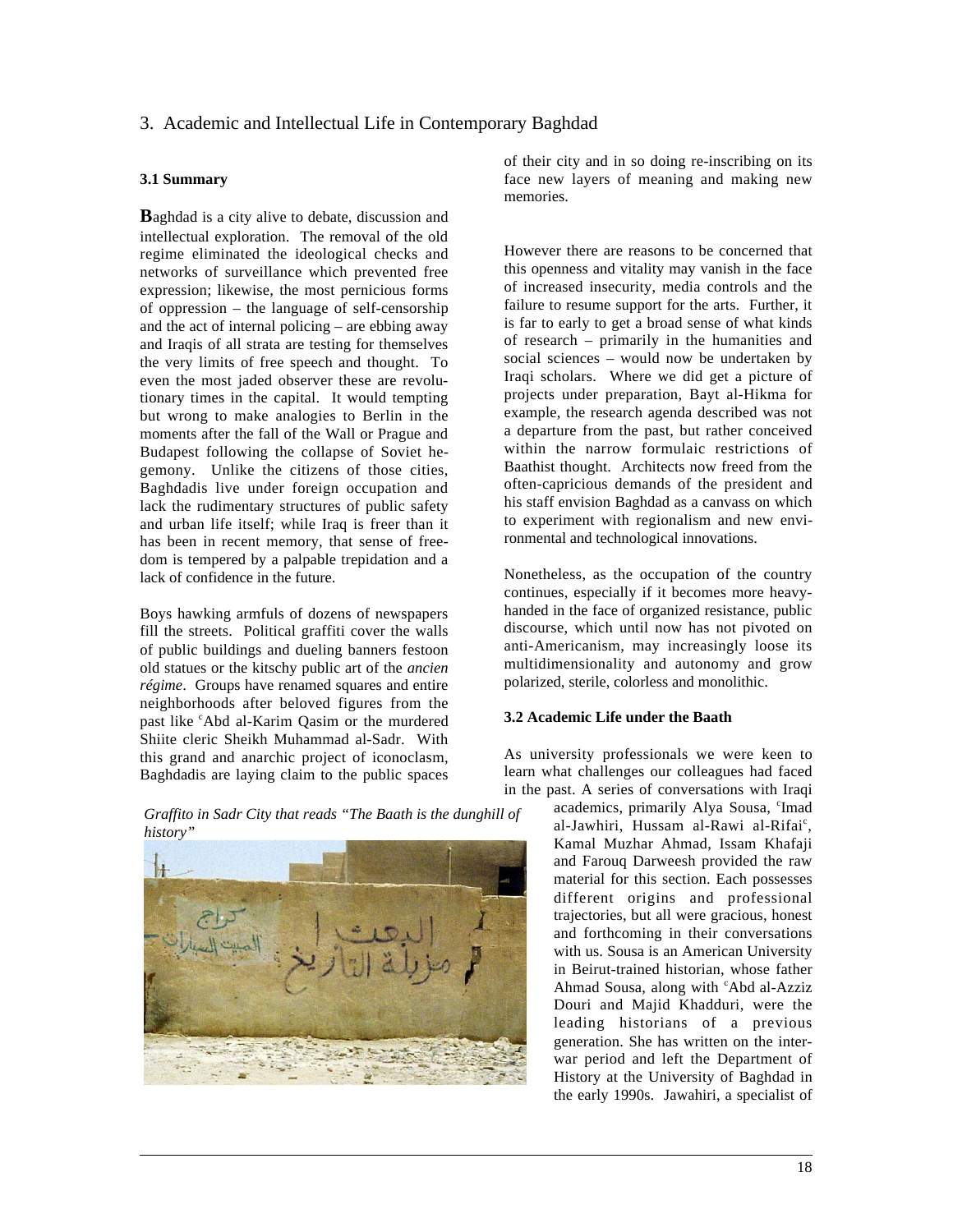contemporary Arab intellectual and social history, who did both his undergraduate and graduate work in Iraq, is distinguished among his colleagues as one of the few who refused to join the Baath. Hussam al-Rawi, a champion of architectural regionalism and historic preservation, is an urbane English-trained architect. He has served in various administrative positions at Baghdad University and was expelled due to his rank within the Baath Party structure in May 2003. Among his most recent and celebrated commissions is the mosque-tomb complex of one of the three founders of the Baath itself, Michel <sup>c</sup>Aflaq, who died in Baghdad in 1989. Kamal Muzhar is one of the most respected historians in Iraq. Now retired he still supervises Ph.D. students and conducts graduate seminars at Baghdad University. Issam Khafaji and Farouq Darweesh fled Iraq in 1979 and have now returned as advisors to the CPA's Ministry of Higher Education. Khafaji, a leading Iraqi dissident has taught both in the US and Europe, most recently at the University of Amsterdam. Darweesh, an engineer, was a former administrator at Baghdad University. He has taken leave from Cal Poly Pomona to work in Baghdad.

Each emphasized a pattern of systematic abuses and corruption of higher education and scholarly research by the state apparatus; they also related anecdotes about acts of individual cronyism and the mental and physical abuse of professors by members of the ruling elite. At the same time, they conveyed the sense that there were no inherent flaws to the system of higher education or professional development *per se*. Rather social forces exterior to the universities had robbed the institutions of their prestige, vitality, rigor and overall excellence. Under Saddam Hussein, says Kamal Muzhar, "quantity came before quality, and the best professors were thrown out. In the old regime no one was put in the right place." Jawahiri likened the influence of the party on the academy to that of a washing machine: it mechanically washed away undesirable people and ideas.

Baathist policies towards higher education in Iraq have shifted tremendously over the last 32 years. For example, Kamal Muzhar recalls that while the first systematic purges of Communist faculty took place in 1968, he insists that until 1979 university professors elected their own directors, chairs and deans. The exiles Khafaji and Darweesh concurred that the situation had become truly unbearable only by 1979. Others

 $\overline{a}$ 

point to the mid-1980s as the point that the system broke down altogether, with the near collapse of scholarly exchange after the state made travel abroad difficult and contingent upon ranking membership in the party. Before this time, Iraqi academics enjoyed the right to travel abroad to conferences and meetings, and in many cases, the state subsidized their expenses. Still, the security apparatus often considered those who did spend time abroad suspect and they could face harassment and interrogation on their return. The reduction in freedom to travel had its cognate in the abandonment of the tradition of earning at least one higher degree at a school in Europe or North America. An older generation of Iraqi academics remember a time when they could study freely in other Arab states, the US and Europe and enjoyed free tuition and liberal stipends from the government.

Where most Iraqis who completed graduate work before 1979 did so abroad, very few studied overseas in the period 1980-1991 and after the Gulf War, almost no one did. The few who traveled enjoyed close ties to the ruling elite. For the humanities and social sciences, this has been especially detrimental: foreign language acquisition has been poor and exposure to contemporary research almost nonexistent. Jawahiri emphasized this last point, noting that an entire generation of junior professors have spent no time abroad, have never attended international conferences or have not built connections with colleagues outside of Iraq: "They must go abroad for their Ph.D.s so that they can be exposed to new systems and methods, and thereby acquire prestige and be good professors." Along these same lines, and in a sentiment shared by Sousa, Jawahiri was particularly eager to host international conferences and to have his students participate in scholarly gatherings abroad.

Jawahiri also provided us with insight into the structure of faculty development in the academy and how the state used systems of rewards and punishments to induce and ensure loyalty. Iraqi universities employed a tiered system of faculty advancement accompanied by a kind of tenure that guarantees employment but not necessarily rank. Ideally, movement from lecturer to assistant professor to professor was based on successful teaching and the review of research and publications by external evaluators. Jawahiri noted that the regime made it increasingly easy for party members to move through the ranks. Salaries, which were low even by academic stan-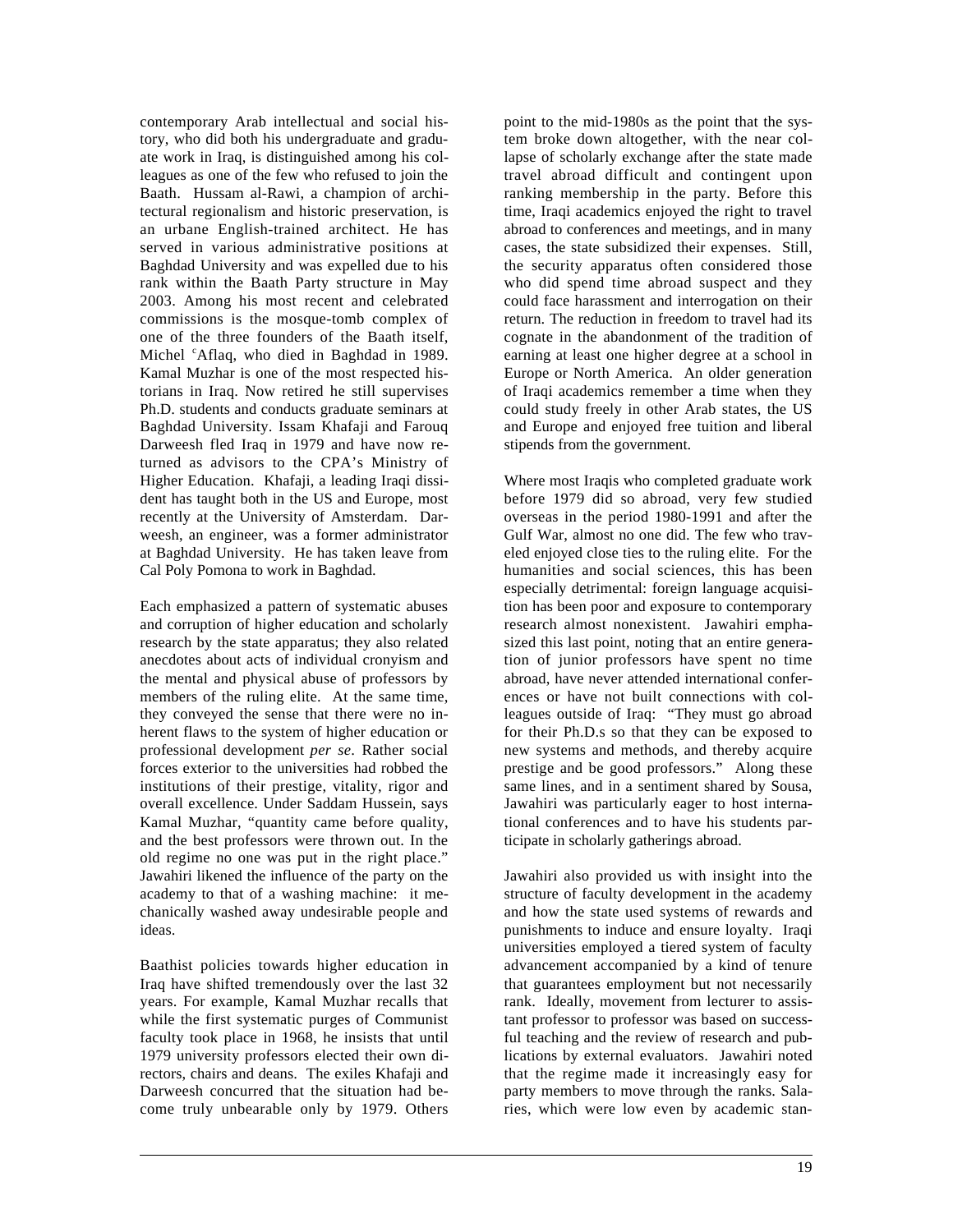dards, were tied to rank. When one became an administrator or chair, salaries increased steeply. Membership in institutions such as the Iraqi Academy of Sciences carried with it additional stipends and there were often opportunities to teach a heavier load for additional pay. Nevertheless, access to these upper ranks and perquisites often came at the price of party membership.

Sousa, who left the university out of frustration in the early 1990s and worked with the UN until the most recent invasion, looks back fondly on her career in the academy and notes that until it became untenable after the mid-1980s, women professors received a great deal of support for their research and development. Her experience highlights the fact that state policy encouraged women's access to higher education and faculty positions. Not only was this in line with Baathist tenets of secular equality, but also was a pragmatic response to the demographic realities created by the slaughter of large numbers of young Iraqi men in the Iran-Iraq war. She also suggested that there was some degree of freedom in historical research on contemporary historical topics, but this was limited in scope due the closed nature of most Interior Ministry and other state archives, and in an intriguing footnote she mentioned that until he was executed by Saddam Hussein in 1989, Fadil Barak al-Takriti, an academic himself and head of the intelligence services, had begun to allow some limited access to more recent state documents.

The issues of academic corruption aside, al-Rawi conveyed to us the potential for arbitrary horror inherent to the old system. Luay Hussein, one of Saddam Hussein's most favored nephews failed a required engineering course because of attendance problems. Al-Rawi, as head of the engineering section at the time had to inform the nephew of this fact. In retribution, young toughs from Luay's entourage severely beat and maimed the professor who gave Luay the failing grade and later tried to ambush al-Rawi himself on the street. When the president's office learned of the occurrence, a staged, videotaped beating of Luay's accomplices was produced and shown to the faculty at Baghdad University as a kind of apology. Nevertheless, al-Rawi was not renewed as head of engineering. The story highlights the vulnerable position of Iraqi academics in the period before the war. Those in the arts and humanities were especially at risk, as they did not necessarily share with their colleagues in

 $\overline{a}$ 

the sciences an obviously pragmatic value to the state. Historians were in constant danger, as the state placed a premium on the maintenance of an ideologically "correct" portrayal of the past.

Most if not all Iraqi historians and other academics with international reputations – and without the kinds of connections enjoyed by some of the above – have left the country over the last three-decades to assume better paying or less restrictive positions in the Arab Gulf, Jordan, Libya, Yemen and the West. Prominent examples are the returned exiles Khafaji and Darweesh, or the Ottomanist, Sayyar Al-Jamil. This phenomenon is by no means limited to Iraq but is an omnipresent fact of intellectual life in the Arab world.

### 3.2.1 Recommendations

*1) Fair, open and transparent mechanisms should be used to reinstate or compensate academics who were denied opportunities or expelled for political or ideological reasons over the last 30 years*.

Rationale: This measure is the first logical step in addressing the systematic corruption of Iraqi academia. It would also have the potential to bring back to Iraq a vast reserve of much needed human capital.

*2) Women in academia should be encouraged to compete for senior administrative and leadership position and measures ensuring equal access and diversity must be established.*

Rationale: Few if any women have been elected to leadership roles in the series of post-war elections held on the various campuses.

*3) The process for filling new positions or vacancies at all levels of the academy should be open and transparent and meet minimum standards of due process and equal opportunity.*

Rationale: This would open the system to the largest possible pool of human resources and prevent much of the cronyism and nepotism that drove the old system.

*4) Senior faculty sabbaticals, junior faculty research leave, graduate student support and undergraduate study abroad programs should be resumed as soon as possible.*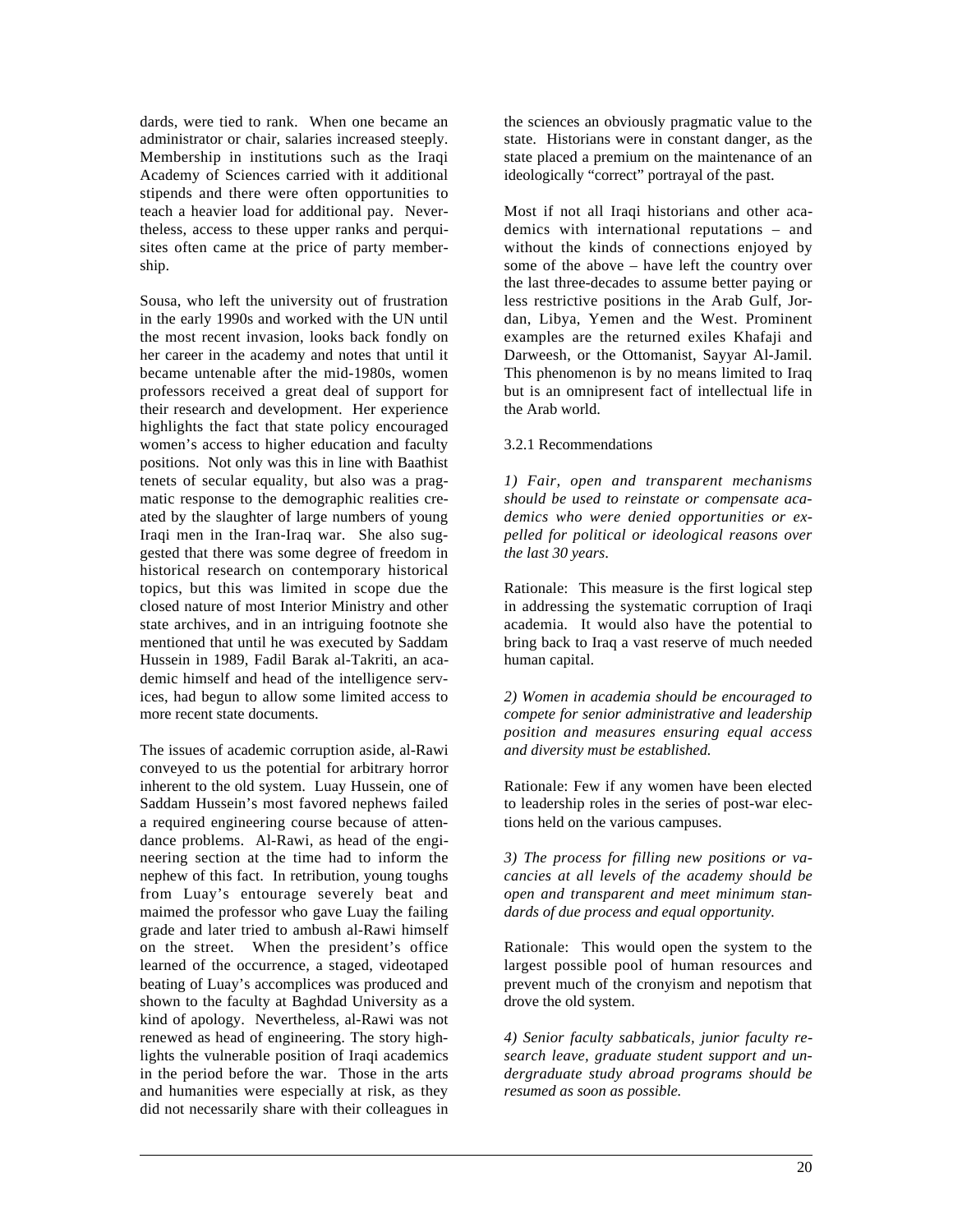Rationale: All of the Iraqi academics we met demanded these kinds of programs. The regularization and normalization of forms of exchange will provide the basis of the ultimate reintegration of Iraqi academics with the rest of the world.

*5) Faculty should develop their own standards of self-management, and design procedures for faculty advancement and rank and tenure.*

Rationale: The university system suffered most when non-university professionals manipulated the system for their own ends. Faculty selfmanagement would help to preclude a recurrence of this phenomenon.

*6) Rotating visiting professorships for non-Iraqis – preferably in the 1-3 month range – in the humanities and social sciences should be immediately established at all of Iraq's universities.*

Rationale: This again was a consistent request from the Iraqi academics we met. In particular, there is a great demand for the teaching of non-Iraqi history.

### **3.3 De-Baathification and the Academy**

On the larger impact of De-Baathification, please refer again to the ICG's report.

We found that there are two parallel processes of de-Baathification at work at Iraqi universities and scholarly institutions. The first and very public process has followed a series of official orders unilaterally promulgated by the CPA and its chief administrator, L. Paul Bremer. No court has tested the legality of these acts and its implementation has been haphazard and in some cases arbitrary. The second and more grass-roots process of de-Baathification has been undertaken by Iraqis themselves in both formal and informal ways: elections, petitions and in a few cases threats of physical violence.

Based on our analysis of discussions with relevant CPA officials, the American edict on De-Baathification is predicated on a false analogy between Baathism and Nazism. This analogy has been promoted most heavily by Iraqi exiles in the United States like Brandeis University professor Kanan Makiya. In 1945, the allies intended De-Nazification to inoculate the German people against any revival of fascism. In 2003, the American hope is that elimination of high-

 $\overline{a}$ 

ranking members of the Baath from positions in the public sector will prevent the recrudescence of authoritarianism in Iraq. The analogy between the Nazis and the Baath – especially in terms of rank and file members – fails on its face: likening the Nazis to the Baath either undervalues the sheer horror and inhumanity that the former visited upon the world or exaggerates the global reach and influence of the latter.

In principle, De-Baathification recognizes the irrefutable fact that the party saturated the lived experience of Iraqis, denied them basic human rights and insinuated itself in all aspects of the production of knowledge, art and culture. However, the structures of authoritarianism are not unique to Baathism and thus merely eliminating Baathists will not keep Iraq free. Any liberal, pluralist reform of Iraq will require more than just the elimination of Baathist ideology. We contend that the best way to prevent the reestablishment of the authoritarian structures the Baath created and benefited from is the formation and strengthening of viable institutions of civil society, of which academia is a central element.

The ruling that most directly impacts upon the university and allied systems is CPA *Order Number 1: De-Baathification of Iraqi Society* which appeared in the 17 June 2003 edition of the *al-Waqi<sup>c</sup> al-<sup>c</sup> Iraqiyya*, the official gazette of Iraq. Section 2 reads:

Full members of the Baath Party holding ranks of…Regional Command Member,…Branch Member…Section Member,…and Group Member… are hereby removed from their positions and banned from future employment in the public sector.

The CPA implementation of this process has been inconsistent at best. The CPA has removed most senior university officials. This includes the former president of Baghdad University, Mahmud al-Rawi, a second circle member of the party. Beyond the top ranks and in the middle there is a great deal of difference in treatment. Bremer has reserved to himself the right to waive the ban and has done so, especially in high profile cases of individuals associated with the National Museum like Dr. Moavad Damerii, or the aforementioned president of al-Mustansiriyya University, Bakka'. In both cases, their utility to the administration in terms of competence and public relations merited the exoneration. In no way do we mean to disparage Damerji or Bakka' as competent Iraqi public servants, but rather to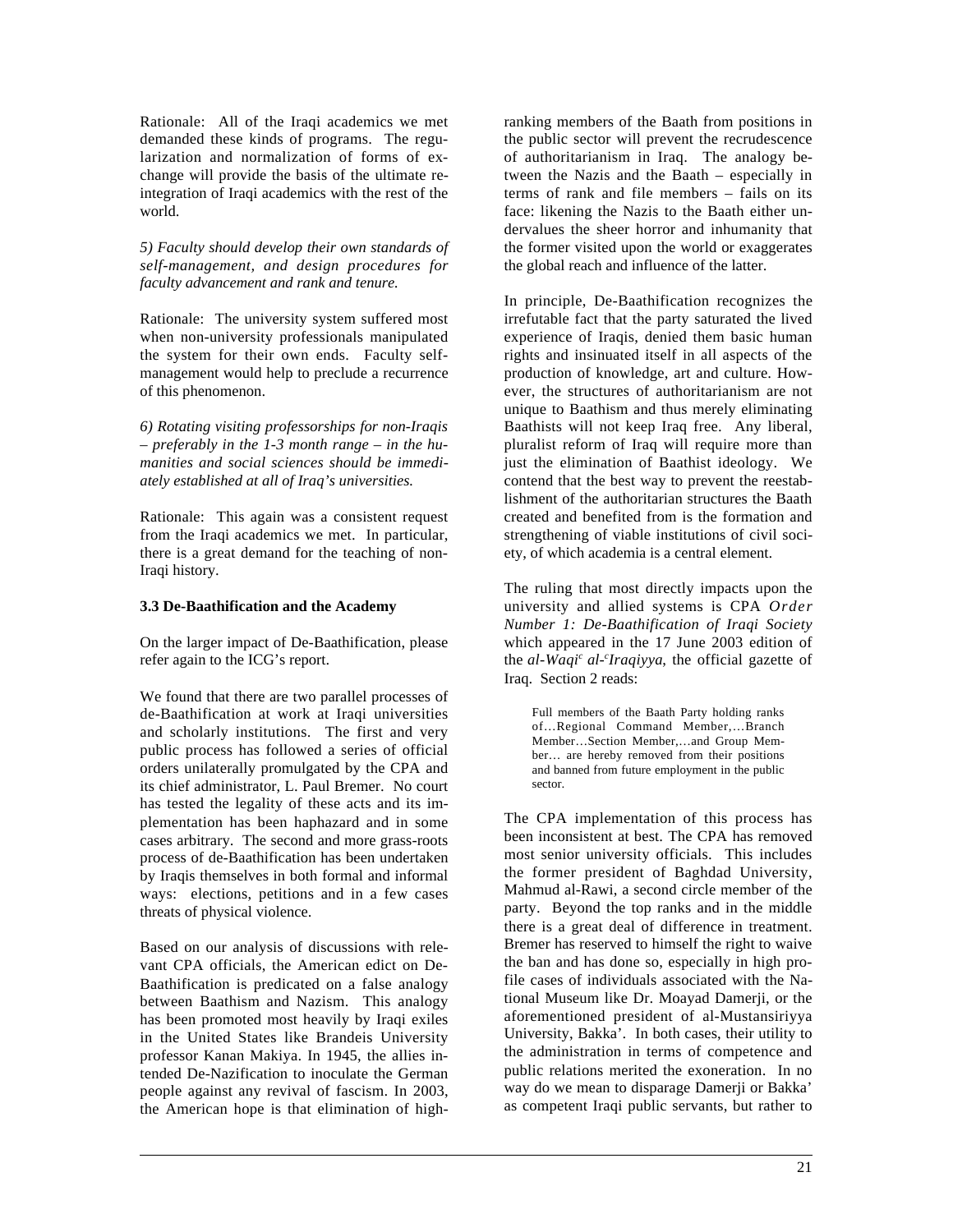note the selective, seemingly arbitrary and nontransparent implementation of the ban. Those who have fallen through the cracks are professors like Hussam al-Rawi; while well respected and beloved of his students and colleagues, he has neither an international support network nor obvious utility to the new order. By the same token in using party rank as the main criterion, individuals who were not high ranking members or even members at all, but who consciously made use of the pernicious nature of the former regime to their own ends can escape notice. Consequently, De-Baathification has the potential to be a source of tremendous injustice, resentment and distrust.

Our prediction is that most professors who have lost their positions in the university system who want to return will be allowed to do so at some point, perhaps following an official enquiry and renunciation of party membership, though it is unlikely they will ever be permitted to resume positions of leadership.

The other form of De-Baathification is much less formal. Hussam al-Rawi related the story of Dr. Ahmad al-Hadithi, a Pennsylvania State University trained ovine-bovine veterinarian and Dean of the College of Veterinary Sciences at Baghdad University. Originally from the village of Haditha on the Euphrates, and intensely and personally loyal to Saddam Hussein himself for having lifted his family from poverty, Dr. al-Hadithi was renowned as an informant and demagogue. Within days of the collapse of the regime graffiti appeared on the walls of the Veterinary College announcing "Death to Dr. Ahmad; the little Saddam!" Fearing for his personal safety, al-Hadithi has not returned to campus. Dramas like this have played out on each of the campuses in Baghdad. As noted previously, it may have led to the murder of a dean at al-Mustansiriyya. Nevertheless, this kind of ad hoc cleansing is also dangerous and open to abuse by those seeking personal vengeance or political advantage. It could create a cycle of revenge and easily spiral out of control. Still, what we saw at the universities was not merely cases of disgruntled undergraduates and an extreme and irreversible form of student evaluation, rather our sense is that when professors have been ostracized it has been undertaken in a judicious and moderate fashion. In fact, the reverse scenario is more often the case: Students have held rallies or petition drives on behalf of terminated professors.

 $\overline{a}$ 

The process of De-Baathification left us with more questions than answers. De-Baathification, as used by the CPA is a monolithic term and influenced by the Cold War ethos and Eurocentrism which dominates the thinking of its analysts; it fails to grasp the fact that Baathism in its Takriti-mode relied far less upon bureaucratic mechanisms of domination and reified ideologies and more on tribal ties, filial networks and ethnic perquisites. It needs to be deconstructed both as an American policy and as a long-term Iraqi goal. How can a massive, diverse elite with entrenched ties and large, multi-tiered networks of patronage be replaced with something more "civilian" and less "Stalinist?" How can a new social and political elite be reconstructed through outside pressure in the space of a few months? Will the vilification of the Baathists have the reverse effect of promoting exemplars of the former regime to the status of national heroes?

Where perhaps the analogy to the De-Nazification of Germany is most apt is the longterm. While the modalities of the Cold War and the Soviet threat led the Western Allies to rehabilitate large numbers of former Nazis, and moreover to never de-Nazify whole categories of the German public sector like universities, real de-Nazification came in the late 1960s as younger Germans, caught up in the spirit of those times completed the task. The true test of De-Baathification is not whether a handful of party hacks are prevented from resuming their posts, but rather if Iraqis can create for themselves a robust civil society.

### Recommendations:

*1) Current De-Baathification programs should cease; short of a cessation, it should be held in abeyance until a self- regulating and Iraqicontrolled system, which guarantees due process, can be developed.*

Rationale: The current program of De-Baathification is of uncertain value and dubious legality. The basic goals of De-Baathification can be reached through less drastic and more professional and legal means.

*2) An aggressive Truth and Reconciliation process, perhaps on the model of systems used in Argentina, South Africa and Chile, should replace De-Baathification and be integrated into*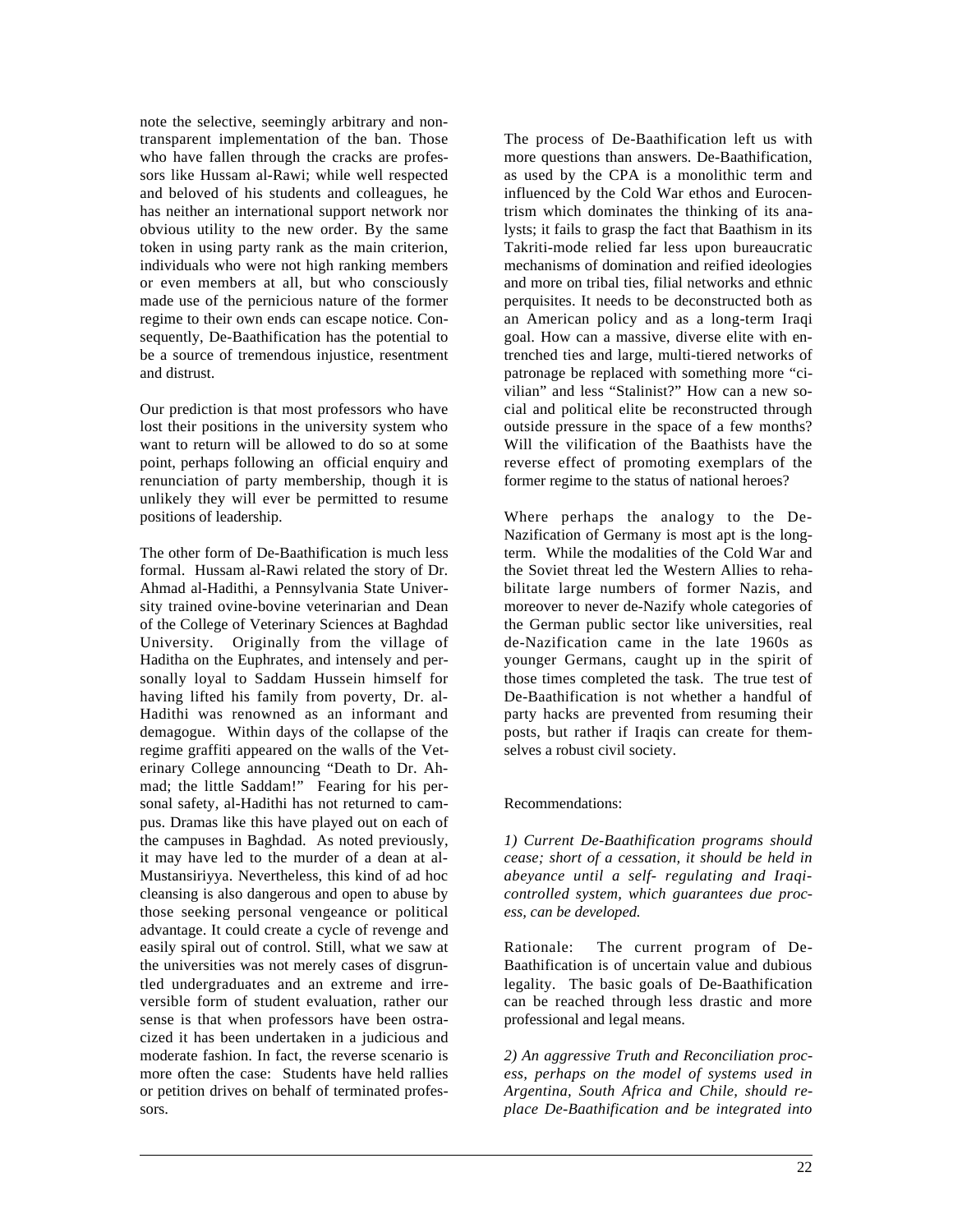#### *plans for academic redevelopment/reform and*  $extended throughout Ir.$

Rationale: The well-established modalities of Truth and Reconciliation would enjoy a warm reception in higher education circles and have tremendous impact; the process must employ international norms of openness and due process. Regardless, any attempt to implement Truth and Reconciliation must take shape in accordance with Iraqi social forms and not merely be extracted from other examples. Nor should it operate in lieu of formal criminal investigations or procedures.

### **3.4 Newspapers, Coffeehouses, and Civil Society**

While it is difficult to arrive at an accurate total, at least 75 new independent newspapers and journals have begun publication in Baghdad. This number stands in stark contrast to the prewar situation where the state controlled the press and there were just a handful of newspapers. While it is unlikely that the market can sustain this number of new journals, and indeed several papers have already disappeared, the quantity that will remain will provide an unprecedented and vital space of discourse and exchange. For the moment, the Iraqi press is the freest press in the Arab world and the only obvious restrictions come in the form of CPA orders banning incitement, advocating the return of Baathism or promoting ethnic or religious hate.

The papers range greatly in quality and coverage. Many of the papers are associated with emergent or traditional political groups like the Communists, liberals and the Kurdish parties; others are purely commercial ventures. What all papers share is a relative lack of advertising copy, suggesting that either their publishers have deep pockets or they are receiving subventions or most likely, both. Three new dailies have emerged as front-runners in the Baghdad market: *al-Zaman, al-Takhi,* and *al-Sabah.* Of these *al-Zaman* (Time) is by far the most slick, and with *al-Sabah* (Morning), the only paper that publishes in full color. *Al-Zaman'*s editorial offices are headquartered in London, where usually half of the journal is prepared. The front and rear faces are completed in Baghdad. The paper's professional layout is mirrored in the elitist topics it covers and its cost, 750 I.D.s (\$.50). The week we visited Baghdad, the paper presented a series of articles on Foucault and Barthes as well

 $\overline{a}$ 

as a history of Iraq and Arab nationalism that championed Gamal 'Abd al-Nasser and 'Abd al-Karim Qassim. This elevated discourse aside, the paper is not above printing images of scantily-clad western models and movie starlets on its last pages. *Al-Zaman*'s publisher, Saad Bazzaz has claimed that the paper is neutral with regards to Iraqi party politics, but it is certainly right of center. *Al-Takhi* (Fraternity), on the other hand is a sober and serious paper. Founded in the 1960s, it continued to publish through the Baathist period. The paper has connections to the Kurdish Democratic Party and shares its website. *Al-Sabah* is the most pro-CPA paper and the one with the least obvious links to any political party.

Despite the new openness of the period, the newspapers have yet to carve out distinctive identities for themselves. In many cases, they only reflect pre-war disputes among exilic communities and ideas about Arab nationalism that were *au courant* in the 1960s. This is both a function of the lack of politics, *per se*, in Iraq and the fact that an older generation of Iraqi journalist dominates journalism. Certainly, as political forms become more resolved in the country, and print-capitalisms takes root, the newspapers that survive will evolve accordingly.

Concerned about a lack of a functioning library in the capital that could collect these papers, we received assurances from the French Embassy that it will be possible within a year to forward newspapers they have collected to the Institut Français du Proche Orient in Amman, Jordan. They would constitute a veritable treasure trove for the study of emergent civil society.

The newspapers of Baghdad seemed staid in contrast to the potential of the web. The plethora of weblogs like that of the "Baghdad Blogger" reveals how younger Iraqis are using the web as a medium for discourse. Any analysis of emerging trends in Iraqi thought must chart the on-line dimensions of public discourse. Currently, access to the web is growing at an exponential rate in Baghdad, with cyber cafes connected via satellite links springing up throughout the capital's middle-class districts.

Despite obvious security problems and the lack of electricity, Baghdad's coffeehouses have again become sites of vigorous discussion and fellowship. This is especially the case at the Shahbandar Café at the northern gate of the Suq.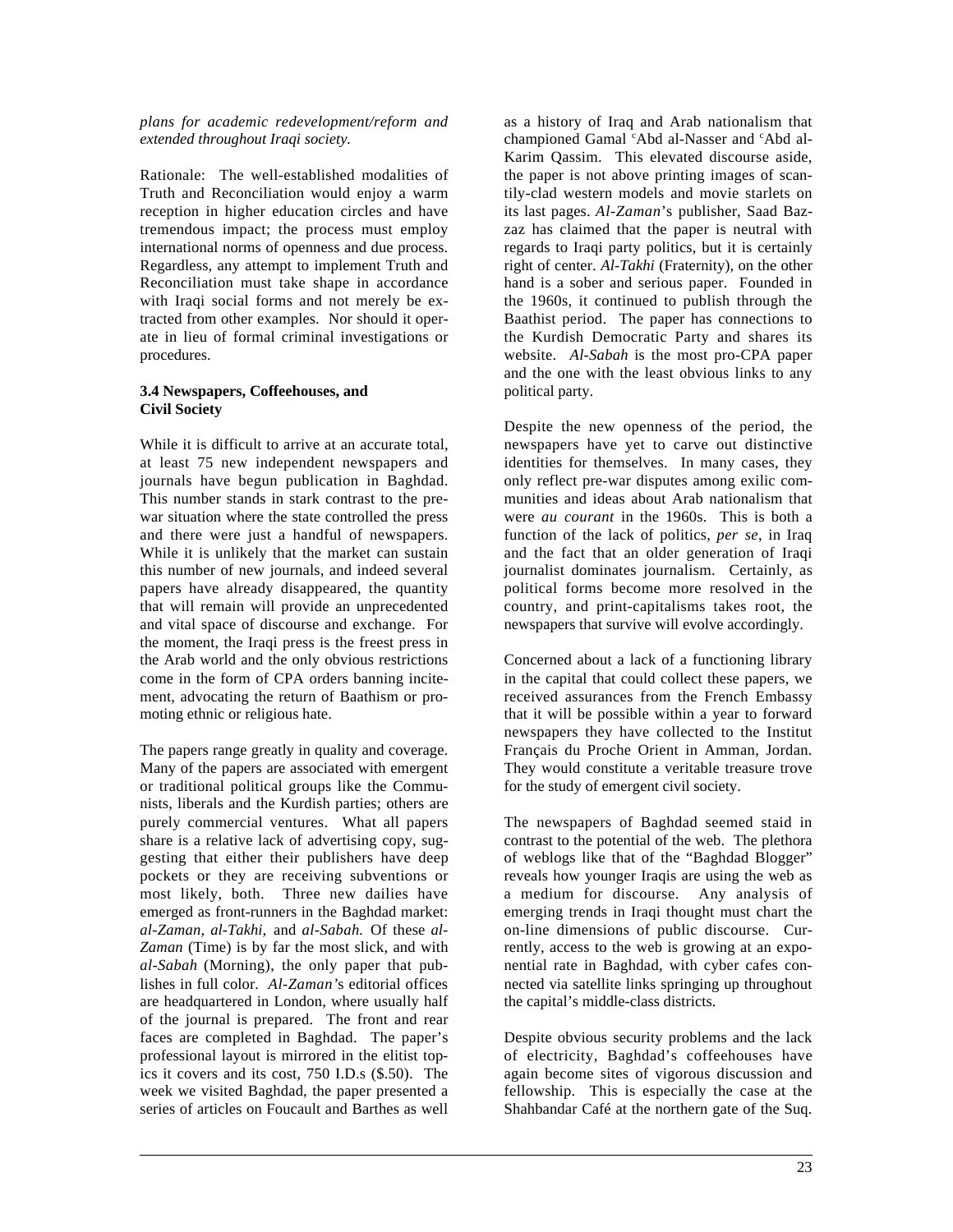Located on the street of the booksellers, the café attracts an artistic and literary crowd, especially on Fridays. Places like Shahbandar provide a valuable space for creating intellectual networks. With the collapse of telephony and the disestablishment of state-controlled syndicates and unions, cafés and other "third spaces" are becoming a fundamental part of new intellectual connections. And while cafés are exclusively male spaces, we noted a remarkable diversity of clientele in terms of age and social background at Shahbandar.





Like Beirut and Aleppo, Baghdad has long been known for its salons, called *nadi, majlis* or *muntada*. This tradition, far from having been erased by the old regime, persisted. However, this survival often came at the price of cooptation, as was the case for with the city's musical *maqam* of Friday evenings. Others survived through a conscious effort at self-censorship and by limiting themselves to politically innocuous topics like representational art, traditional crafts and classical poetry. In this category are the salons of Mrs. Widad al-Urfali in Mansour and Mrs. Amal Yasin Al-Khudayri in her late father's Ottoman-era courtyard house on the banks of the Tigris near Bab al-Sharqi. In addition religious and linguistic minorities established clubs and hosted talks and cultural evenings. Among these are the Assyro-Chaldean Nadi al-Babil or the Armenian-Iraqi General Benevolent Union. Despite their non-academic character, they were undoubtedly part of Baghdad's intellectual life. Art galleries and exhibition openings also played a great role, especially Qassem Sibti's al-Hiwar gallery. Sibti recently added a cafe and garden

 $\overline{a}$ 

to the gallery rooms. In the overgrown garden, younger journalists, writers, critics and artists meet and engage in conversation and debate.

Whether or how quickly these institutions can resume their role in the life of the capital is still an open question. The status of Mrs. Urfali's and Mrs. Khudayri's salons are in doubt: Urfali's salon has been taken over by the Iraqi National Accord as its headquarters, and Khudayri's house was ravaged during the events which followed the war. Still, while we were there, other

> clubs resumed their meetings, including the Nadi al-Babil, where National Museum curator Donny George delivered a speech on the state of the museum *in Assyrian* to a packed house. The al-Hiwar gallery was crowded and alive.

> Among the more important initiatives we noted were:

> The "Al-Mada" project which was launched by Fakhri Karim, an Iraqi communist in the late 1980's and 1990's. Fleeing Baghdad, Karim founded a publishing house and cultural center first in Beirut and then in Damascus. The publishing house has become one

of the most important in the Arab Middle East. In the aftermath of the war, Karim returned to Iraq and is now using a house on Abu Nuwas street as a base for the al-Mada center's activities. Beside publishing books and a monthly review, he intends to begin a local daily newspaper, organize conferences and various cultural activities. Karim plans to open branches in other areas of Baghdad, as well as in the provinces.

The National Committee for the Preservation of Iraqi Cultural Goods, which was founded by a group of college students and recent graduates. They have embarked upon a "consciousness raising" campaign to alert people to the vulnerability of Iraq's historical heritage, and to the ways to protect it. Their effectiveness is clearly limited by the material conditions prevailing in Baghdad, and they have faced tremendous problems in maintaining momentum.

The Association for Culture and Environment, an NGO begun by the well-respected physician, Dr. <sup>c</sup>Abd al-Hadi al-Khalili. Unlike the Committee for the Preservation, this association re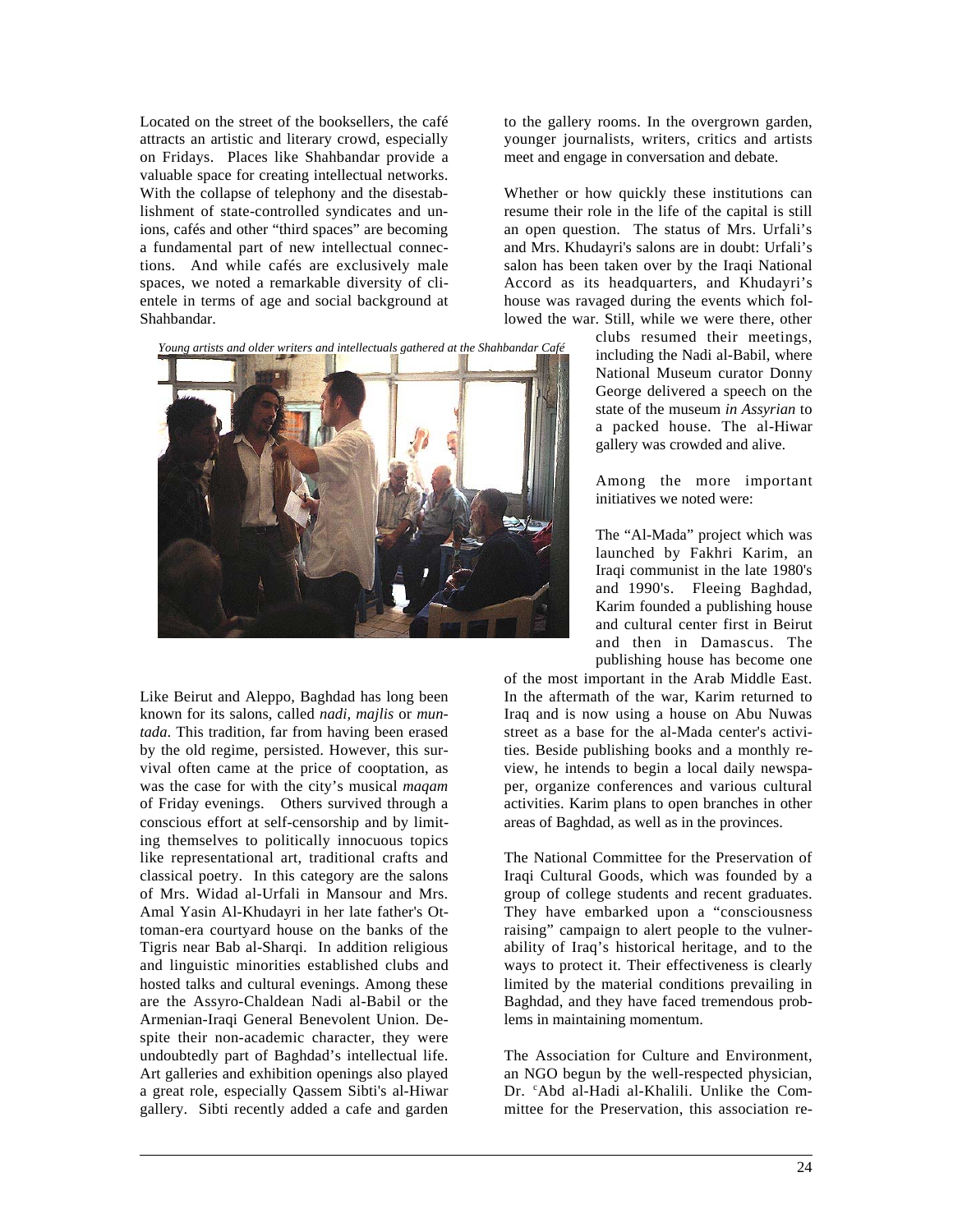cruits mainly among the older generation, primarily university professors.

The emergence of a free press, spread of internet technology and the vigorous use of informal settings for the exchange of ideas suggest that Baghdadis are laying the foundation of civil society. Nevertheless, these forms are taking shape in the face of an increasingly turbulent political milieu. How, or even if this nascent civil society can withstand the formation of a new Iraqi government is an open question. Traditionally institutions like the above are among the first to fall victim to state concerns about security and political stability.

3.4.1 Recommendations:

 $\overline{a}$ 

*1) The newspapers, journals and magazines of Iraq must be collected and archived.*

Rationale: These are the building blocks of a New Iraqi History.

*2) Foreign institutions of civil society should identify potential partners in Iraq and begin to build relationships and exchange programs rather than impose preexisting Western NGOs.*

Rationale: Salons, clubs, art galleries, and Iraqi NGOs constitute the basis of civil society. That such institutions are taking shape in Iraq is the most encouraging sign that a truly democratic and independent future is possible. Iraqi-based initiatives have a higher probability of success. Likewise, in partnering with these institutions, Iraqis will be exposed to functioning, viable and

successful examples of civil society and begin to place a higher value on these kinds of projects.

*3) The historical urban fabric from the al-Mustansiriyya Madrasa to the remains of the Abbasid citadel should be turned into a cultural space for Iraqis. UNESCO and ICOMOS should protect this zone as a world heritage site and Iraqi urban planners should begin to think about ways to reclaim this space for the people. The mandate-era former Ministry of Defense compound should likewise become a cultural center.*

Rationale: The historic urban fabric of the city has been neglected in the past two decades. Modest efforts to preserve and develop this area began before the war, but have suffered from a lack of funding. The development of these areas as open, public places will help the formation of new and vital spaces of gathering and sociability, promote tourism and function as a pedestrian zone whose symbolism is untainted by the Baathist regime and could be used to help instill a sense of Arab-Ottoman heritage, national identity and pride.

Additional Information:

Website for *al-Zaman* http://www.azzaman.com/

Website for *al-Takhi* http://www.birayeti-xebat.net/

The "Baghdad Blogger" http://dear\_raed.blogspot.com/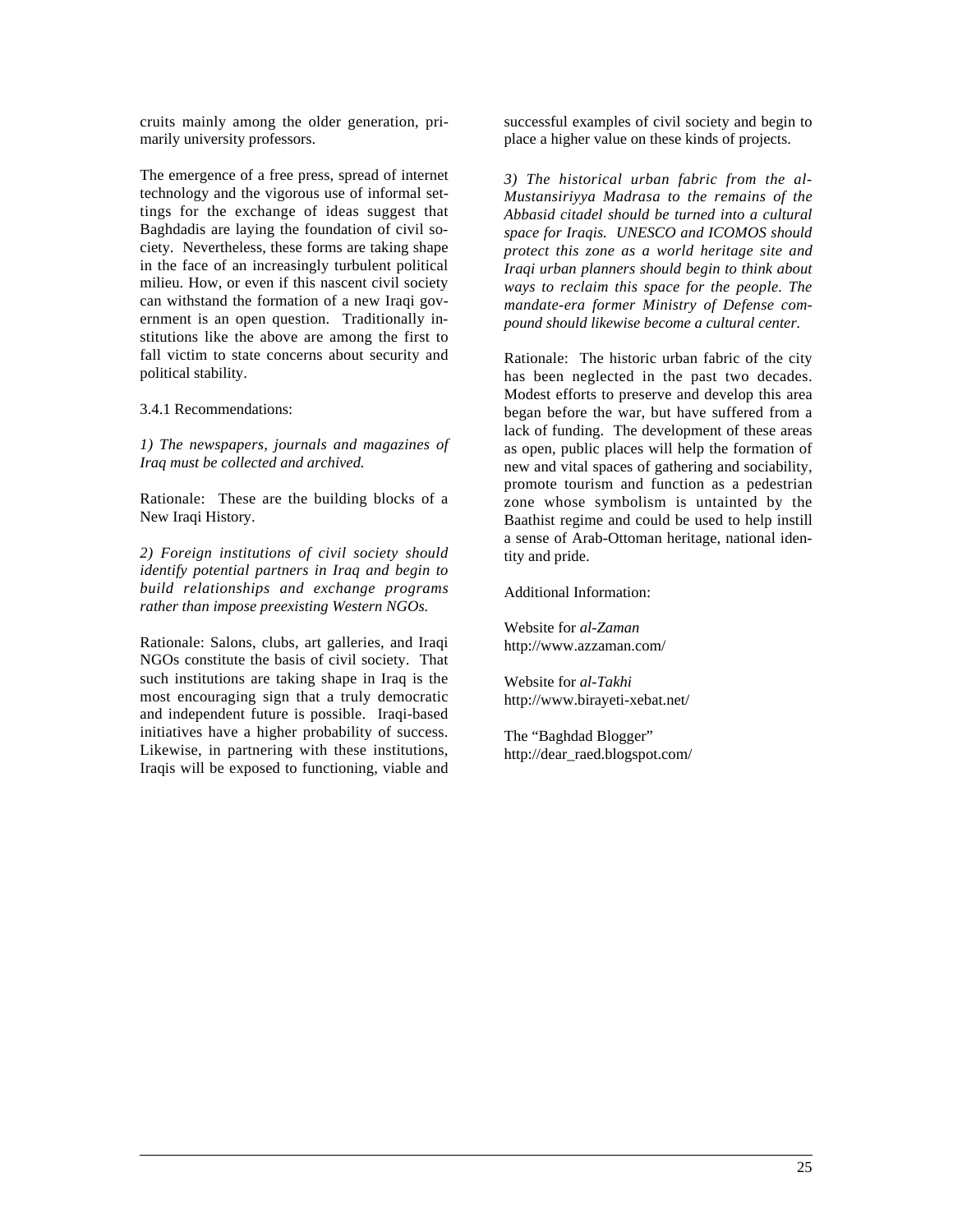# 4. Relations between the Iraqi Academic and Intellectual Community and the Coalition Provisional Authority

### **4.1 Introduction**

**T**he CPA has lost much of the support and goodwill it enjoyed after the overthrow of the old regime. Its perceived inability to manage the basic needs of everyday life in the capital - public safety, electricity, water, telephone, and gasoline – is the main cause of that loss. However, rarely did our contacts express virulent anti-Americanism (the occupation is not considered an international or coalition effort by most Iraqis). Nevertheless, confidence in the CPA is quickly dissipating.

In an observation shared by foreign NGO workers, we noticed a mounting frustration even among members of the large educated Iraqi middle class who had been willing to give the Americans the benefit of the doubt, and who saw the occupation as a tremendous opportunity. For some this frustration has the potential to transform into a radicalized antipathy towards the American presence and their reform efforts and, moreover, contribute recruits for the increasingly organized paramilitary resistance.

Adding to the sense of frustration and disempowerment is the perception that the CPA is institutionally indifferent to the needs of Iraqis. The aura of indifference is perpetuated by the lack of mechanisms for Iraqis of all strata to communicate effectively with the CPA. Presumably with more Iraqi control of the state, this

problem will resolve itself, however, the CPA's choice of Saddam Hussein's former palace as the base of its operations sends at the very least confusing and mixed signals to the Iraqi people.

Generally meetings between Iraqis and the CPA take place at the Iraqi national conference center, located opposite the Rashid Hotel and behind a series of US Army checkpoints. Civilian officials of the CPA – and the military personnel who accompany them – usually wear body armor and carry side arms when out of the Presidential Palace compound.

 $\overline{a}$ 

While this policy was being relaxed while we were there, with the upsurge in violence against the military in Baghdad proper and at the universities, it is unclear how much further or if at all, this policy will change. Such a distancing cannot help but reinforce the stereotypes and misperceptions held by all sides.

### **4.2 Higher Education and the CPA**

Without independent budgets or endowments and with the presence of US military personnel and weapons on their campuses the universities of Iraq have been placed in a subordinate and dependent position. The same holds for other research and cultural institutions. The United States, as dominant partner in the CPA is using its preeminent position to control the shape of higher education, taking an active stance towards staffing, curriculum and admissions.

However, the American agenda for Iraq's universities is not an unqualified commitment to the development of a system of higher education that will serve as a basis for civil society. Rather counter-terrorism and non-proliferation drive American efforts. The appointment of Andrew (Drew) Erdmann, Ph.D., as the CPA's "advisor" to the Iraqi Ministry of Higher Education clearly reflects this agenda. Far from being a mere adviser, Erdmann is the *de facto* head of Iraq's university system with the ultimate power to veto appointments and set budgets. He answers first to L. Paul Bremer and then the Pentagon. Ac-

*American armored personnel carrier on the grounds of Saddam Hussein's former palace, now CPA headquarters*

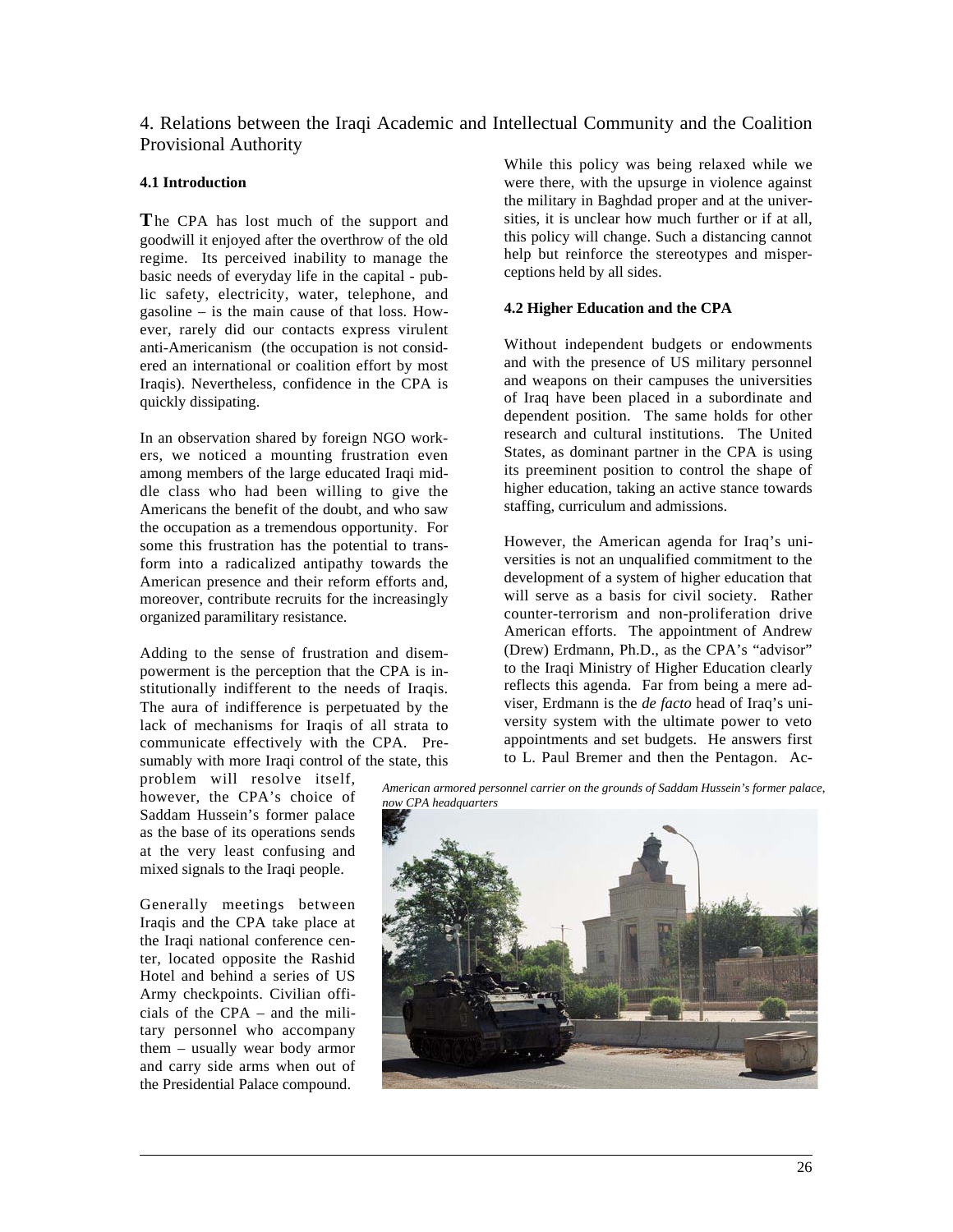cording to his official US State Department biography, he is a member of the "Secretary of State's Policy Planning Staff, where he was responsible for counterterrorism (sic), homeland security, and Central Asian policy." He did graduate work in History at Harvard and recently defended a doctoral dissertation entitled, "Americans' search for 'victory' in the twentieth century" (2000). Before joining the US State Department, he held fellowships at various policy think tanks like Harvard's Olin Center. He is not from the State Department's Bureau of Educational and Cultural Affairs, which traditionally administers US government-supported foreign exchange and education programs including Fulbright. In addition, he appears to neither have formal preparation in Middle Eastern History and Politics nor speak Arabic. Moreover, he has no training in university management or practical leadership experience in the administration of large public institutions of higher learning.

Erdmann, who is scheduled to remain in Baghdad at least until October, does not seem to command the respect of the few Iraqi academics and intellectuals with whom we spoke who have met him.

During a 24 June meeting, and after assuring us that the CPA was committed to letting the Iraqis control their own destiny as soon as possible, Erdmann outlined what he called the "bedrock principles" of America's plan for post-Saddam higher education in Iraq. First, Iraq's universities are to become autonomous entities. It is unclear if this means the complete privatization of higher education, but it does open the door for independent international boards of trustees. He suggested that the Ministry of Higher Education may eventually be abolished and universities "floated." Presumably this would insulate Iraqi academia from the country's political structure, while at the same time provide additional opportunities for control and oversight by non-Iraqis. Second, communication and exchange would be expanded and was explained as a key tenet of American "Public Diplomacy" in Iraq. "Public diplomacy" is a euphemism for highly coordinated pro-American propaganda that has gained wider use since the aftermath of 9/11. It connects the origins of terrorism with the conclusion that anti-Americanism is built on an incomplete or stereotypical understanding of American government and society. Third, De-Baathification, as discussed earlier, would act to eliminate authoritarian tendencies from the uni-

 $\overline{a}$ 

versities. And fourth, the Iraqi scientific community would be "normalized." The term normalize in this context means monitoring the research agenda for Iraqi nuclear engineers, biologists and chemists capable of aiding in the production of "Weapons of Mass Destruction." According to Erdmann this is part of finishing the processes of disarming Iraq and a prophylactic measure to keep impoverished Iraqi scientists from selling their expertise to terrorists or governments hostile to the US.

In a prima facie sense, Iraqi academics advocated each of these principles. However there are reasons to be concerned that the planned implementation of the reforms will reinforce and perpetuate the subordinate condition of Iraqi higher education. Further, the US is placing itself, with planned USAID higher education subcontracts to American universities, in a position to dominate Iraqi educational structures for the foreseeable future. The inescapable fact is that Iraqis did not design the "bedrock principles" as a formula for reform, but rather they derive from a plan drawn up before the occupation of the country in Washington. Most fundamentally, the USAID contracts are not a response to Iraqi initiatives: they are based on remote assessments by state department officials in consultation with representatives of the Iraqi exile community.

Iraqis, having to deal with the trauma of occupation, the challenges of survival, and the possibilities of an impending civil war have had little time to devote to large-scale educational initiatives. Seeming to fail to recognize this, Erdmann has adopted the position that the Iraqi academic community is unable to identify initiatives, plan strategies for reform, or budget as a consequence of a "basic lack of competence" and Baathism. This struck us as an unfair, inaccurate and hasty generalization; it is also a convenient position that infantilizes Iraqis and justifies a heavyhanded American intervention in the Iraqi academic scene.

This is the crux of the dilemma we outlined in the introduction. In the current formulation, aid, development and reform all first must pass through the prism of American national interests in Iraq and the Middle East. Similarly, if the security situation in Iraq deteriorates and the American occupation continues, reform programs closely allied to these American interests will prove problematic and a focus for resistance. This fact should be part of the thinking of insti-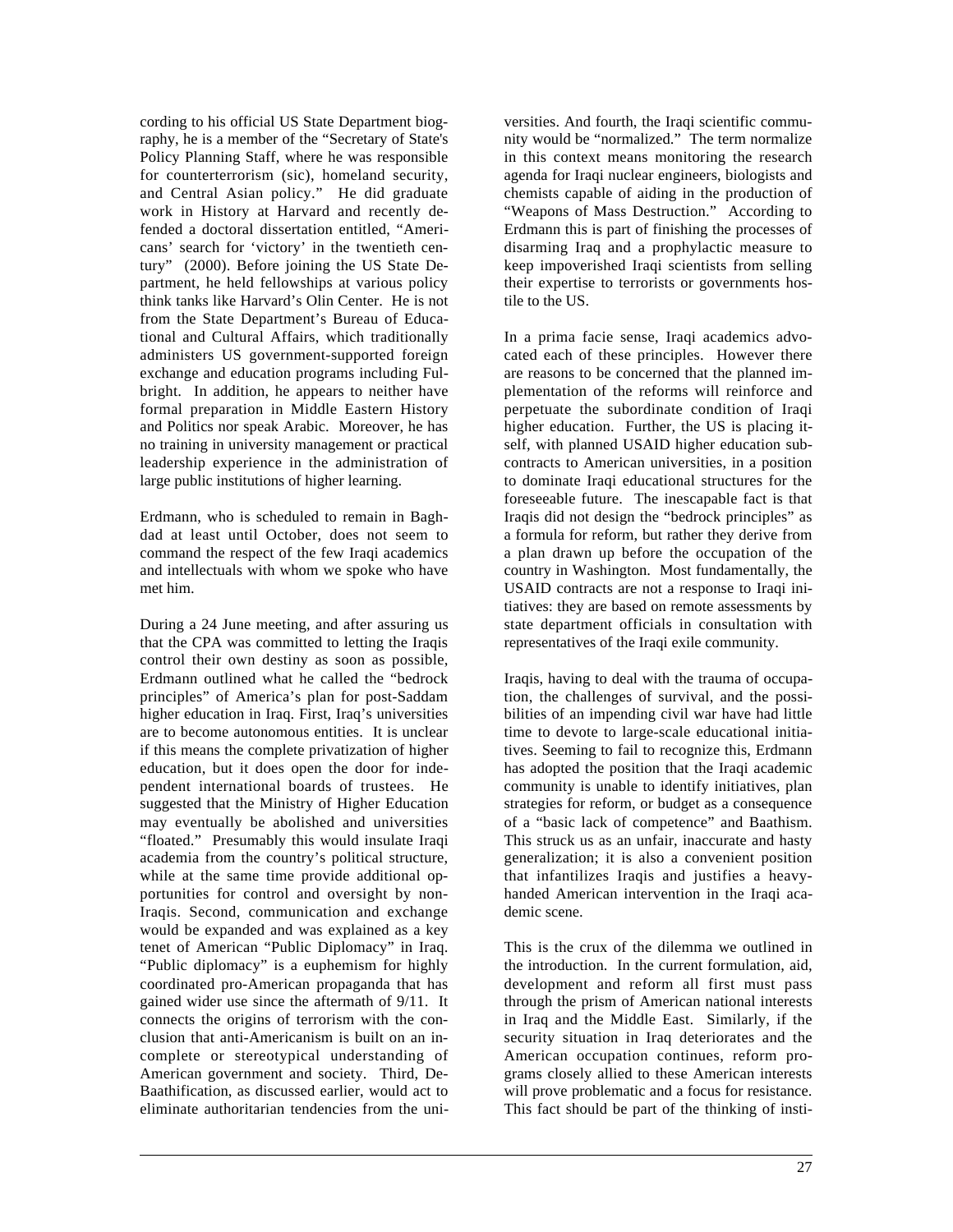tutions seeking to cooperate with US government initiatives in Iraq. These organizations should be conscious of the fact while they may consider themselves as distinct from the US government, disinterested and benevolent. Iraqis will conflate them with the occupation and see them as complicit actors in the forwarding of American interests.

In addition to secular higher education, Erdmann has inherited control of three religiously affiliated institutions: the Saddam Islamic University, al-Fiqh University and Babylon College. Islamic University and al-Fiqh were semiprivate institutions; the former was founded with help from Kuwait at the time of the Iran-Iraq war as an initiative to support Sunni education. After the war with Kuwait, its external support vanished and it acquired the Saddam sobriquet. It is unlikely that the institution will continue to exist and several Iraqis we spoke with speculated that its functions would be folded into the Sharia Faculty at Baghdad University. Al-Fiqh is a Shiite-centered institution. Babylon College is a private ecumenical Christian school which serves both the Chaldean and Assyrian communities. Erdmann was unable to articulate a clear policy on these institutions. Finally, just days prior to our meeting he was informed that the Iraqi Academy now fell under his control; he assured us that it would receive a budget.

Accompanying Erdmann to the 26 June meeting was Lt. Col. Stephan Curda, a reservist who, in civilian life, is a specialist in Information Technology and distance learning at the University of West Florida. While the US Army's role in the overall management of higher education is unclear, the presence of Curda and various military officers at other meetings held with CPA officials made visible how closely the US Army monitors the civilian administrators and their actions. Curda's background highlights an underlying American emphasis on technology and science in the redevelopment of Iraqi academia.

At the meeting was the aforementioned returned exile Professor Farouk Darweesh in his capacity as advisor to Erdmann.

We contend that the CPA should recognize the professional dignity, vitality and resourcefulness of Iraqi intellectuals and academics and empower them to chart their own path, rather than implement vague policies in a non-transparent

 $\overline{a}$ 

way for the sake of a nebulous "counter-terrorism" agenda.

### **4.3 Culture and the CPA**

Libraries, Museums and the Bayt al-Hikma all fall under the jurisdiction of the Ministry of Culture and its senior advisor, the Italian diplomat, Ambassador Pietro Cordone. Cordone came out of retirement to replace the American diplomat John Limbert. An Arabist by training, he has served at many Middle Eastern posts. Quite elderly, he will leave Iraq by August. Near the end of our visit, we met with Cordone, his assistant, Mr. Fergus Muir, Head of Architecture Branch, British Department of Culture, Media and Sport, and Colonel A.J. Kessel of the Special Functions Team of the U.S. Army 352nd Civil Affairs Command. Colonel Kessel had been one of the first Americans on the scene of the burned National Library.

The conversation with Cordone revolved primarily around the state of post-war cultural affairs and what specific measure were being undertaken. Cordone emphasized that they were in the process of reorganizing the Ministry of Culture following a removal of 40%-60% of its high-ranking staff. Simultaneously, his office is encouraging the formation of independent boards of directors and/or trustees for the various institutions. In principle, this is parallel to the "floating" of the university system and anticipates the growth of private funding and endowments. He also made clear that his intention was to systematically link the Iraqi cultural heritage sector with international NGOs. One example he gave was coordinating with the Italian NGO Un Ponte Per, in restoring and preserving parts of Old Baghdad. He spoke of reviving one of two studies conducted in the 1990s on the rehabilitation of Baghdad's late Ottoman core that includes the 19th-century Qushla, governor's mansion, post office and secondary school.

Cordone seemed committed to building on cultural initiatives and cooperative agreements that had begun before the war. This course of action privileges European initiatives inasmuch as forms of diplomatic and cultural contact between the United States and Iraq were non-existent in the pre-war period. No doubt, this has led to conflict between CPA's Culture and Higher Education offices – which share the same room in the Saddam Hussein's Presidential Palace complex.